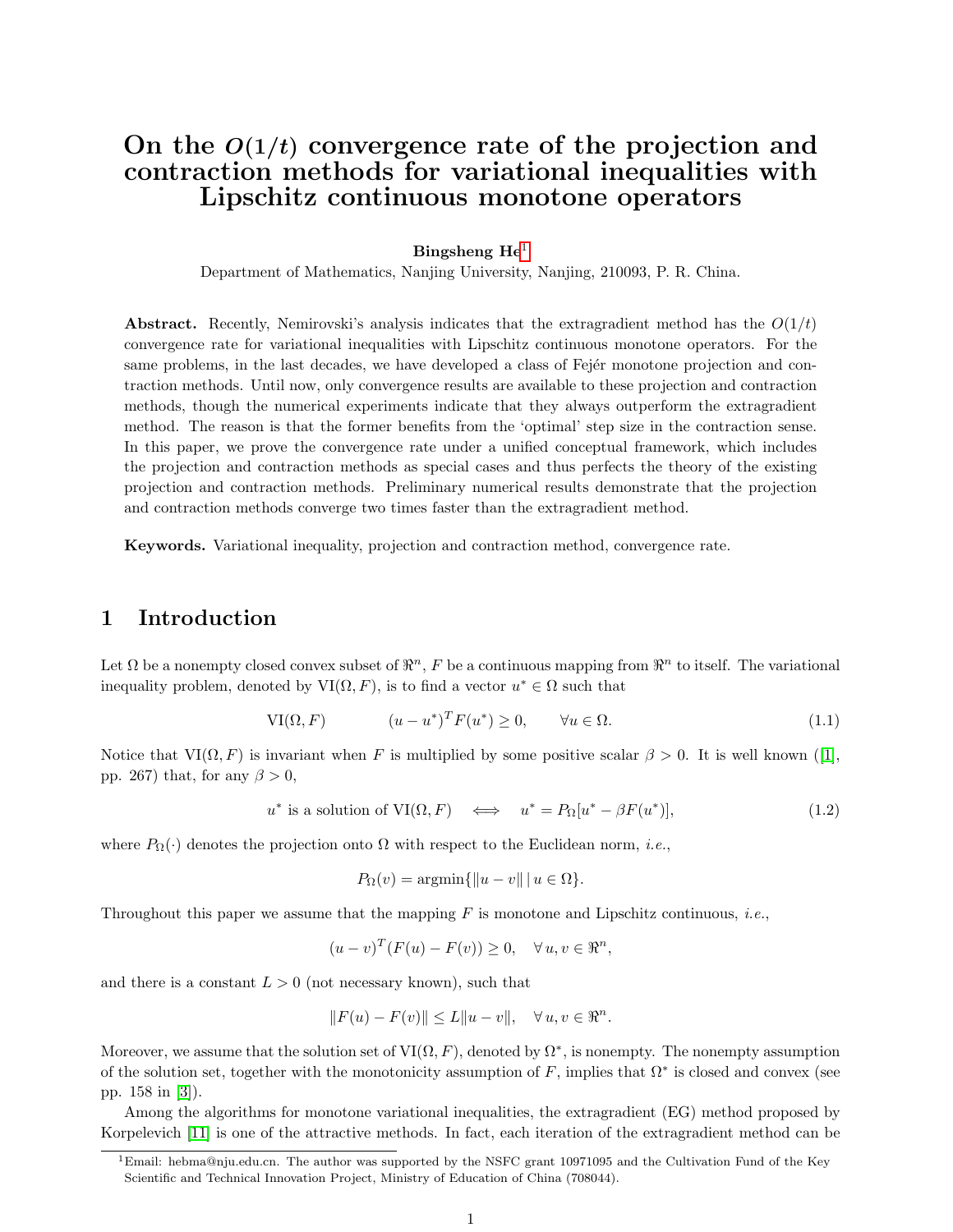divided into two steps. The k-th iteration of EG method begins with a given  $u^k \in \Omega$ , the first step produces a vector  $\tilde{u}^k$  via a projection

<span id="page-1-0"></span>
$$
\tilde{u}^k = P_{\Omega}[u^k - \beta_k F(u^k)],\tag{1.3a}
$$

where  $\beta_k > 0$  is selected to satisfy

<span id="page-1-4"></span>
$$
\beta_k \|F(u^k) - F(\tilde{u}^k)\| \le \nu \|u^k - \tilde{u}^k\|, \quad \nu \in (0, 1). \tag{1.3b}
$$

Since  $\tilde{u}^k$  is not accepted as the new iterate, for designation convenience, we call it as a *predictor* and  $\beta_k$  is named the *prediction step size*. The second step (correction step) of the k-th iteration updates the new iterate  $u^{k+1}$  by

<span id="page-1-1"></span>
$$
u^{k+1} = P_{\Omega}[u^k - \beta_k F(\tilde{u}^k)],\tag{1.4}
$$

where  $\beta_k$  is called the *correction step size*. The sequence  $\{u^k\}$  generated by the extragradient method is Fejér monotone with respect to the solution set, namely,

$$
||u^{k+1} - u^*||^2 \le ||u^k - u^*||^2 - (1 - \nu^2)||u^k - \tilde{u}^k||^2.
$$
\n(1.5)

For a proof of the above contraction property, the readers may consult [\[3\]](#page-12-1) (see pp. 1115-1118 therein). Notice that, in the extragradient method, the step size of the prediction [\(1.3a\)](#page-1-0) and that of the correction [\(1.4\)](#page-1-1) are equal. Thus the two steps seem like 'symmetric'.

Because of its simple iterative forms, recently, the extragradient method has been applied to solve some large optimization problems in the area of information science, such as in machine learning [\[12,](#page-13-1) [13,](#page-13-2) [20,](#page-13-3) [21\]](#page-13-4), optical network [\[15,](#page-13-5) [16\]](#page-13-6) and speech recognition [\[17\]](#page-13-7), etc. In addition, Nemirovski [\[14\]](#page-13-8) and Tseng [\[22\]](#page-13-9) proved the  $O(1/t)$  convergence rate of the extragradient method. Both in the theoretical and practical aspects, the interest in the extragradient method becomes more active.

In the last decades, we devoted our effort to develop a class of projection and contraction (PC) methods for monotone variational inequalities [\[5,](#page-13-10) [6,](#page-13-11) [10,](#page-13-12) [18\]](#page-13-13). Similarly as in the extragradient method, each iteration of the PC methods consists of two steps. The prediction step of PC methods produces the predictor  $\tilde{u}^k$  via [\(1.3\)](#page-0-1) just as in the extragradient method. The PC methods exploit a pair of geminate directions [\[9,](#page-13-14) [10\]](#page-13-12) offered by the predictor, namely, they are

<span id="page-1-5"></span>
$$
d(u^k, \tilde{u}^k) = (u^k - \tilde{u}^k) - \beta_k (F(u^k) - F(\tilde{u}^k)) \quad \text{and} \quad \beta_k F(\tilde{u}^k). \tag{1.6}
$$

Here, both the directions are ascent directions of the unknown distance function  $\frac{1}{2}||u - u^*||^2$  at the point  $u^k$ . Based on such directions, the goal of the correction step is to generate a new iterate which is more closed to the solution set. It leads to choosing the 'optimal' step length

$$
\varrho_k = \frac{(u^k - \tilde{u}^k)^T d(u^k, \tilde{u}^k)}{\|d(u^k, \tilde{u}^k)\|^2},\tag{1.7}
$$

and a relaxation factor  $\gamma \in (0, 2)$ , the second step (*correction step*) of the PC methods updates the new iterate  $u^{k+1}$  by

<span id="page-1-3"></span>
$$
u^{k+1} = u^k - \gamma \varrho_k d(u^k, \tilde{u}^k), \qquad (1.8)
$$

or

<span id="page-1-2"></span>
$$
u^{k+1} = P_{\Omega}[u^k - \gamma \varrho_k \beta_k F(\tilde{u}^k)].
$$
\n(1.9)

The PC methods (without line search) make one (or two) projection(s) on  $\Omega$  at each iteration, and the distance of the iterates to the solution set monotonically converges to zero. According to the terminology in [\[2\]](#page-12-2), these methods belong to the class of Fejér contraction methods. In fact, the only difference between the extragradient method and one of the PC methods is that they use different step sizes in the correction step (see [\(1.4\)](#page-1-1) and [\(1.9\)](#page-1-2)). According to our numerical experiments [\[6,](#page-13-11) [10\]](#page-13-12), the PC methods always outperform the extragradient methods.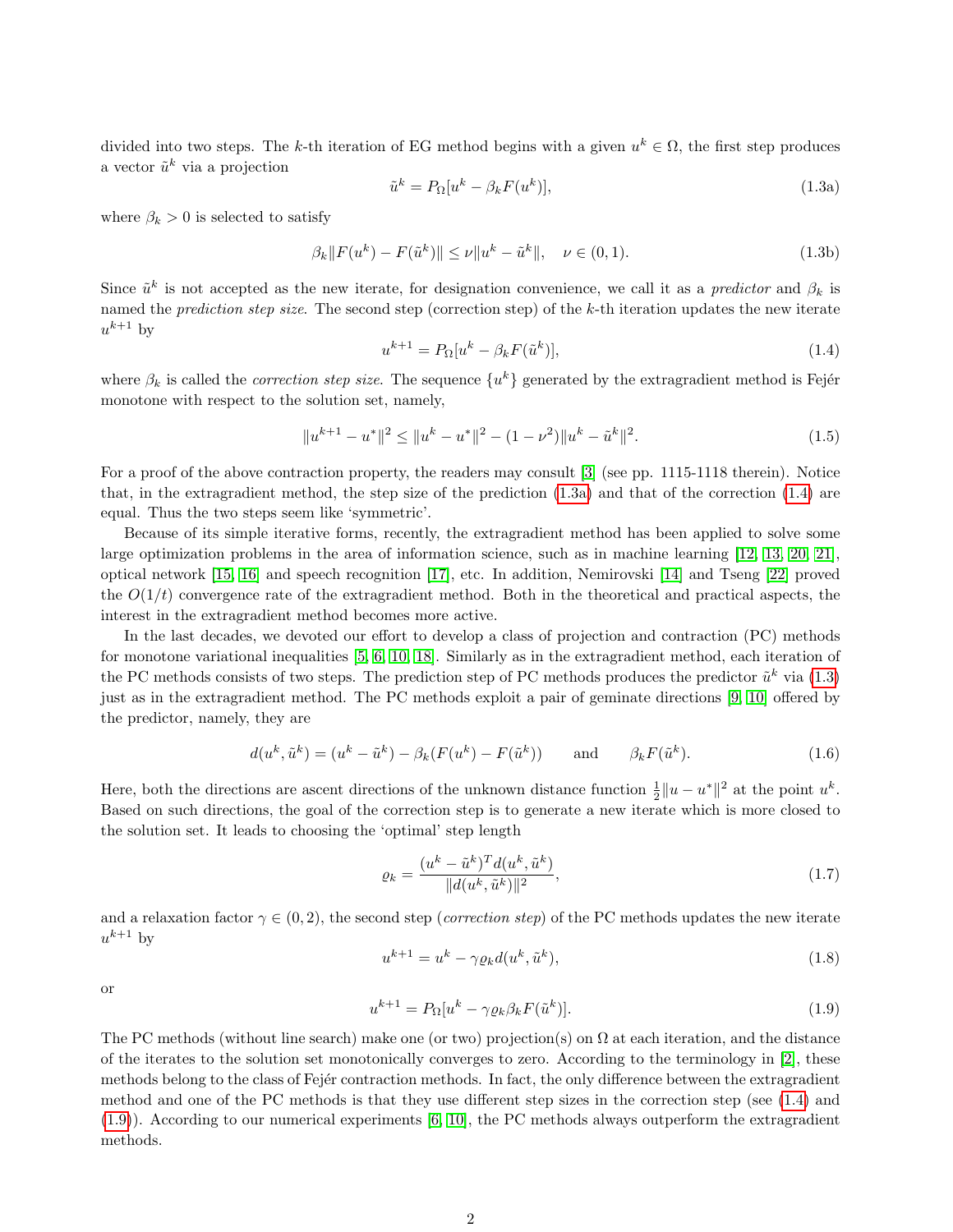Stimulated by the complexity statement of the extragradient method, this paper shows the  $O(1/t)$  convergence rate of the projection and contraction methods for monotone VIs. Recall that  $\Omega^*$  can be characterized as (see (2.3.2) in pp. 159 of [\[3\]](#page-12-1))

$$
\Omega^* = \bigcap_{u \in \Omega} \{ \tilde{u} \in \Omega : (u - \tilde{u})^T F(u) \ge 0 \}.
$$

This implies that  $\tilde{u} \in \Omega$  is an approximate solution of  $VI(\Omega, F)$  with the accuracy  $\epsilon$  if it satisfies

$$
\tilde{u} \in \Omega
$$
 and  $\inf_{u \in \Omega} \{ (u - \tilde{u})^T F(u) \} \ge -\epsilon$ .

In this paper, we show that, for given  $\epsilon > 0$  and  $\mathcal{D} \subset \Omega$ , in  $O(L/\epsilon)$  iterations the projection and contraction methods can find a  $\tilde{u}$  such that

$$
\tilde{u} \in \Omega \quad \text{and} \quad \sup_{u \in \mathcal{D}} \left\{ (\tilde{u} - u)^T F(u) \right\} \le \epsilon. \tag{1.10}
$$

As a byproduct of the complexity analysis, we find why taking a suitable relaxation factor  $\gamma \in (1,2)$  in the correction steps [\(1.8\)](#page-1-3) and [\(1.9\)](#page-1-2) of the PC methods can achieve the faster convergence.

The outline of this paper is as follows. Section [2](#page-2-0) recalls some basic concepts in the projection and contraction methods. In Section [3,](#page-3-0) we investigate the geminate descent directions of the distance function. Section [4](#page-5-0) shows the contraction property of the PC methods. In Section [5,](#page-7-0) we carry out the complexity analysis, which results in an  $O(1/t)$  convergence rate and suggests using the large relaxation factor in the correction step of the PC methods. In Section [6,](#page-9-0) we present some numerical results to indicate the efficiency of the PC methods in comparison with the extragradient method. Finally, some conclusion remarks are addressed in the last section.

Throughout the paper, the following notational conventions are used. We use  $u^*$  to denote a fixed but arbitrary point in the solution set  $\Omega^*$ . A superscript such as in  $u^k$  refers to a specific vector and usually denotes an iteration index. For any real matrix M and vector v, we denote the transpose by  $M<sup>T</sup>$  and  $v<sup>T</sup>$ , respectively. The Euclidean norm will be denoted by  $\|\cdot\|$ .

### <span id="page-2-0"></span>2 Preliminaries

In this section, we summarize the basic concepts of the projection mapping and three fundamental inequalities for constructing the PC methods. Throughout this paper, we assume that the projection on  $\Omega$  in the Euclideannorm has a closed form and it is easy to be carried out. Since

$$
P_{\Omega}(v) = \operatorname{argmin}\left\{\frac{1}{2}||u - v||^2 \mid u \in \Omega\right\},\
$$

according to the optimal solution of the convex minimization problem, we have

<span id="page-2-1"></span>
$$
(v - P_{\Omega}(v))^T (u - P_{\Omega}(v)) \le 0, \quad \forall \ v \in \mathbb{R}^n, \forall \ u \in \Omega.
$$
\n
$$
(2.1)
$$

Consequently, for any  $u \in \Omega$ , it follows from  $(2.1)$  that

$$
||u - v||2 = ||(u - P_{\Omega}(v)) - (v - P_{\Omega}(v))||2
$$
  
= 
$$
||u - P_{\Omega}(v)||2 - 2(v - P_{\Omega}(v))T(u - P_{\Omega}(v)) + ||v - P_{\Omega}(v)||2
$$
  

$$
\geq ||u - P_{\Omega}(v)||2 + ||v - P_{\Omega}(v)||2.
$$

Therefore, we have

<span id="page-2-2"></span>
$$
||u - P_{\Omega}(v)||^2 \le ||u - v||^2 - ||v - P_{\Omega}(v)||^2, \quad \forall \ v \in \Re^n, \forall \ u \in \Omega.
$$
 (2.2)

For given u and  $\beta > 0$ , let  $\tilde{u} = P_{\Omega}[u - \beta F(u)]$  be given via a projection. We say that  $\tilde{u}$  is a test-vector of  $VI(\Omega, F)$  because

$$
u = \tilde{u} \quad \Leftrightarrow \quad u \in \Omega^*.
$$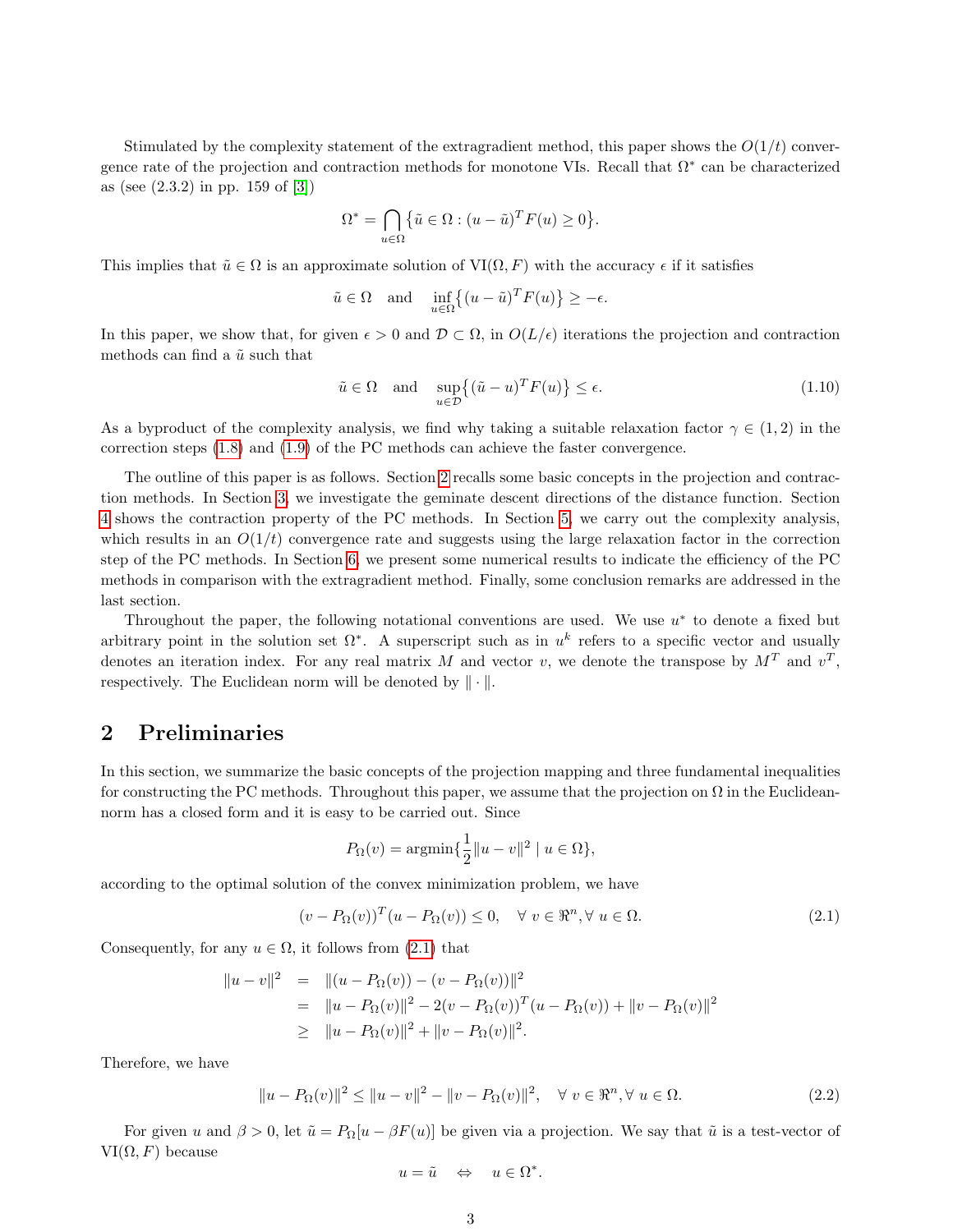Since  $\tilde{u} \in \Omega$ , it follows from [\(1.1\)](#page-0-2) that

<span id="page-3-1"></span>
$$
(\mathbf{FI-1}) \qquad (\tilde{u} - u^*)^T \beta F(u^*) \ge 0, \quad \forall u^* \in \Omega^*.
$$
\n
$$
(2.3)
$$

Setting  $v = u - \beta F(u)$  and  $u = u^*$  in the inequality [\(2.1\)](#page-2-1), we obtain

<span id="page-3-2"></span>
$$
(\mathbf{FI-2}) \qquad (\tilde{u}-u^*)^T\big((u-\tilde{u})-\beta F(u)\big) \ge 0, \quad \forall u^* \in \Omega^*.
$$
\n
$$
(2.4)
$$

Under the assumption that  $F$  is monotone we have

<span id="page-3-3"></span>(FI-3) 
$$
(\tilde{u} - u^*)^T \beta (F(\tilde{u}) - F(u^*)) \ge 0, \quad \forall u^* \in \Omega^*.
$$
 (2.5)

The inequalities [\(2.3\)](#page-3-1), [\(2.4\)](#page-3-2) and [\(2.5\)](#page-3-3) play an important role in the projection and contraction methods. They were emphasized in [\[5\]](#page-13-10) as *three fundamental inequalities* in the projection and contraction methods.

### <span id="page-3-0"></span>3 Predictor and the ascent directions

For given  $u^k$ , the predictor  $\tilde{u}^k$  in the projection and contraction methods [\[5,](#page-13-10) [6,](#page-13-11) [10,](#page-13-12) [18\]](#page-13-13) is produced by [\(1.3\)](#page-0-1). Because the mapping F is Lipschitz continuous (even if the constant  $L > 0$  is unknown), without loss of generality, we can assume that  $\inf_{k\geq 0} {\beta_k} \geq \beta_L > 0$  and  $\beta_L = O(1/L)$ . In practical computation, we can make an initial guesses of  $\beta = \nu/L$  and decrease  $\beta$  by a constant factor and repeat the procedure whenever [\(1.3b\)](#page-1-4) is violated.

For any but fixed  $u^* \in \Omega^*$ ,  $(u - u^*)$  is the gradient of the unknown distance function  $\frac{1}{2}||u - u^*||^2$  in the Euclidean-norm<sup>[2](#page-3-4)</sup> at the point u. A direction d is called an ascent direction of  $\frac{1}{2}||u - u^*||^2$  at u if and only if the inner-product  $(u - u^*)^T d > 0$ .

### 3.1 Ascent directions by adding the fundamental inequalities

Setting  $u = u^k$ ,  $\tilde{u} = \tilde{u}^k$  and  $\beta = \beta_k$  in the fundamental inequalities [\(2.3\)](#page-3-1), [\(2.4\)](#page-3-2) and [\(2.5\)](#page-3-3), and adding them, we get

<span id="page-3-5"></span>
$$
(\tilde{u}^k - u^*)^T d(u^k, \tilde{u}^k) \ge 0, \quad \forall u^* \in \Omega^*,
$$
\n
$$
(3.1)
$$

where

<span id="page-3-8"></span>
$$
d(u^k, \tilde{u}^k) = (u^k - \tilde{u}^k) - \beta_k (F(u^k) - F(\tilde{u}^k)),
$$
\n(3.2)

which is the same  $d(u^k, \tilde{u}^k)$  defined in [\(1.6\)](#page-1-5). It follows from [\(3.1\)](#page-3-5) that

<span id="page-3-6"></span>
$$
(u^k - u^*)^T d(u^k, \tilde{u}^k) \ge (u^k - \tilde{u}^k)^T d(u^k, \tilde{u}^k).
$$
\n(3.3)

Note that, under the condition [\(1.3b\)](#page-1-4), we have

<span id="page-3-7"></span>
$$
2(u^{k} - \tilde{u}^{k})d(u^{k}, \tilde{u}^{k}) - ||d(u^{k}, \tilde{u}^{k})||^{2}
$$
  
\n
$$
= d(u^{k}, \tilde{u}^{k})^{T} \{2(u^{k} - \tilde{u}^{k}) - d(u^{k}, \tilde{u}^{k})\}
$$
  
\n
$$
= \{(u^{k} - \tilde{u}^{k}) - \beta_{k}(F(u^{k}) - F(\tilde{u}^{k}))\}^{T} \{(u^{k} - \tilde{u}^{k}) + \beta_{k}(F(u^{k}) - F(\tilde{u}^{k}))\}
$$
  
\n
$$
= ||u^{k} - \tilde{u}^{k}||^{2} - \beta_{k}^{2}||F(u^{k}) - F(\tilde{u}^{k})||^{2}
$$
  
\n
$$
\geq (1 - \nu^{2})||u^{k} - \tilde{u}^{k}||^{2}.
$$
\n(3.4)

Consequently, from [\(3.3\)](#page-3-6) and [\(3.4\)](#page-3-7) we have

$$
(u^k - u^*)^T d(u^k, \tilde{u}^k) \ge \frac{1}{2} (||d(u^k, \tilde{u}^k)||^2 + (1 - \nu^2) ||u^k - \tilde{u}^k||^2).
$$

This means that  $d(u^k, \tilde{u}^k)$  is an ascent direction of the unknown distance function  $\frac{1}{2}||u - u^*||^2$  at the point  $u^k$ .

<span id="page-3-4"></span><sup>2</sup>For convenience, we only consider the distance function in the Euclidean-norm. All the results in this paper are easy to extended to the contraction of the distance function in  $G$ -norm where  $G$  is a positive definite matrix.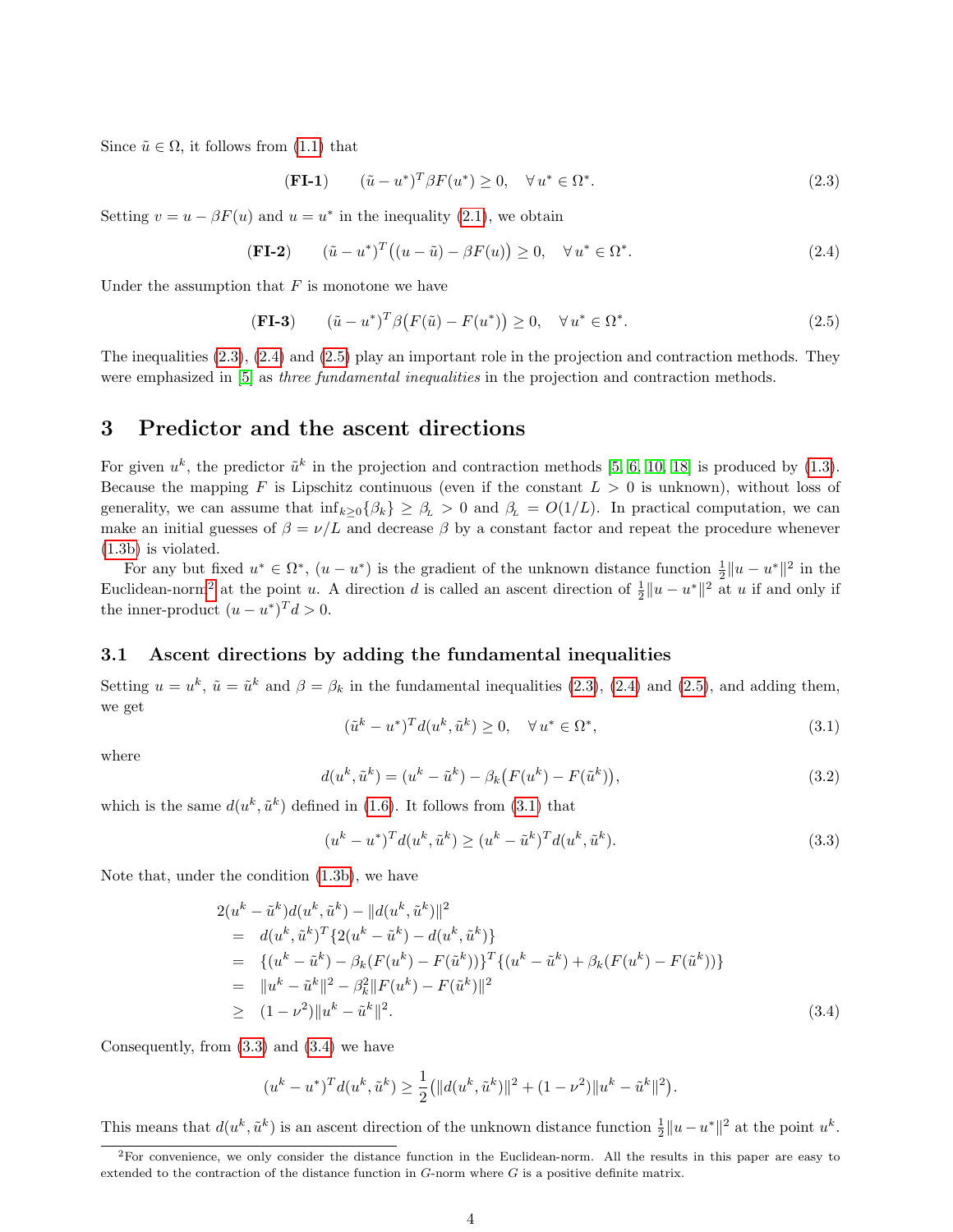### 3.2 Geminate ascent directions

To the direction  $d(u^k, \tilde{u}^k)$  defined in [\(3.2\)](#page-3-8), there is a correlative ascent direction  $\beta_k F(\tilde{u}^k)$ . Use the notation of  $d(u^k, \tilde{u}^k)$ , the projection equation [\(1.3a\)](#page-1-0) can be written as

<span id="page-4-1"></span><span id="page-4-0"></span>
$$
\tilde{u}^k = P_{\Omega} \{ \tilde{u}^k - [\beta_k F(\tilde{u}^k) - d(u^k, \tilde{u}^k)] \}.
$$
\n(3.5a)

It follows that  $\tilde{u}^k$  is a solution of  $VI(\Omega, F)$  if and only if  $d(u^k, \tilde{u}^k) = 0$ . Assume that there is a constant  $c > 0$ such that

<span id="page-4-2"></span>
$$
\varrho_k = \frac{(u^k - \tilde{u}^k)^T d(u^k, \tilde{u}^k)}{\|d(u^k, \tilde{u}^k)\|^2} \ge c, \quad \forall k \ge 0.
$$
\n(3.5b)

In this paper, we call  $(3.5)$  with  $c > 0$  the general conditions and the forthcoming analysis is based of these conditions. For given  $u^k$ , there are different ways to construct  $\tilde{u}^k$  and  $d(u^k, \tilde{u}^k)$  which satisfy the conditions [\(3.5\)](#page-4-0) (see [\[10\]](#page-13-12) for an example). If  $\beta_k$  satisfies [\(1.3b\)](#page-1-4) and  $d(u^k, \tilde{u}^k)$  is given by [\(3.2\)](#page-3-8), the general conditions [\(3.5\)](#page-4-0) are satisfied with  $c \geq \frac{1}{2}$  (see [\(3.4\)](#page-3-7)). Note that an equivalent expression of [\(3.5a\)](#page-4-1) is

<span id="page-4-3"></span>
$$
\tilde{u}^k \in \Omega, \ \ (u - \tilde{u}^k)^T \{ \beta_k F(\tilde{u}^k) - d(u^k, \tilde{u}^k) \} \ge 0, \quad \forall u \in \Omega,
$$
\n(3.6a)

and from [\(3.5b\)](#page-4-2) we have

<span id="page-4-5"></span>
$$
(u^k - \tilde{u}^k)^T d(u^k, \tilde{u}^k) = \varrho_k \|d(u^k, \tilde{u}^k)\|^2.
$$
\n(3.6b)

In [\[7,](#page-13-15) [8\]](#page-13-16),  $d(u^k, \tilde{u}^k)$  and  $\beta_k F(\tilde{u}^k)$  in [\(3.5a\)](#page-4-1) are called a pair of geminate directions and denoted by  $d_1(u^k, \tilde{u}^k)$ and  $d_2(u^k, \tilde{u}^k)$ , respectively. In this paper, we restrict  $d_2(u^k, \tilde{u}^k)$  to be  $F(\tilde{u}^k)$  times a positive scalar  $\beta_k$ . If  $d(u^k, \tilde{u}^k) = u^k - \tilde{u}^k$ , then  $\tilde{u}^k$  in [\(3.6a\)](#page-4-3) is the solution of the subproblem in the k-th iteration when PPA applied to solve  $VI(\Omega, F)$ . Hence, the projection and contraction methods considered in this paper belong to the *prox-like contraction methods*  $[7, 8]$  $[7, 8]$ .

The following lemmas tell us that both the direction  $d(u^k, \tilde{u}^k)$  (for  $u^k \in \mathbb{R}^n$ ) and  $F(\tilde{u}^k)$  (for  $u^k \in \Omega$ ) are ascent directions of the function  $\frac{1}{2}||u - u^*||^2$  whenever  $u^k$  is not a solution point. The proof is similar to those in [\[9\]](#page-13-14), for completeness sake of this paper, we restate the short proofs.

**Lemma 3.1** Let the general conditions [\(3.5\)](#page-4-0) be satisfied. Then we have

<span id="page-4-4"></span>
$$
(u^{k} - u^{*})^{T} d(u^{k}, \tilde{u}^{k}) \ge \varrho_{k} \|d(u^{k}, \tilde{u}^{k})\|^{2}, \quad \forall u^{k} \in \mathbb{R}^{n}, u^{*} \in \Omega^{*}.
$$
\n(3.7)

**Proof.** Note that  $u^* \in \Omega$ . By setting  $u = u^*$  in [\(3.6a\)](#page-4-3) (the equivalent expression of [\(3.5a\)](#page-4-1)), we get

$$
(\tilde{u}^k - u^*)^T d(u^k, \tilde{u}^k) \ge (\tilde{u}^k - u^*)^T \beta_k F(\tilde{u}^k) \ge 0, \ \forall u^* \in \Omega^*
$$

The last inequality follows from the monotonicity of F and  $(\tilde{u}^k - u^*)^T F(u^*) \geq 0$ . Therefore,

$$
(u^k - u^*)^T d(u^k, \tilde{u}^k) \ge (u^k - \tilde{u}^k)^T d(u^k, \tilde{u}^k), \ \forall u^* \in \Omega^*
$$

The assertion [\(3.7\)](#page-4-4) is followed from the above inequality and [\(3.6b\)](#page-4-5) directly.  $\Box$ 

**Lemma 3.2** Let the general conditions [\(3.5\)](#page-4-0) be satisfied. If  $u^k \in \Omega$ , then we have

<span id="page-4-6"></span>
$$
(u^k - u^*)^T \beta_k F(\tilde{u}^k) \ge \varrho_k \|d(u^k, \tilde{u}^k)\|^2, \quad \forall u^* \in \Omega^*.
$$
\n
$$
(3.8)
$$

.

.

**Proof.** Since  $(\tilde{u}^k - u^*)^T \beta_k F(\tilde{u}^k) \geq 0$ , we have

$$
(u^k - u^*)^T \beta_k F(\tilde{u}^k) \ge (u^k - \tilde{u}^k)^T \beta_k F(\tilde{u}^k), \ \ \forall u^* \in \Omega^*.
$$

Note that because  $u^k \in \Omega$ , by setting  $u = u^k$  in [\(3.6a\)](#page-4-3), we get

$$
(u^k - \tilde{u}^k)^T \beta_k F(\tilde{u}^k) \ge (u^k - \tilde{u}^k)^T d(u^k, \tilde{u}^k).
$$

From the above two inequalities follows that

$$
(u^k - u^*)^T \beta_k F(\tilde{u}^k) \ge (u^k - \tilde{u}^k)^T d(u^k, \tilde{u}^k), \ \ \forall u^* \in \Omega^*.
$$

The assertion [\(3.8\)](#page-4-6) is followed from the above inequality and [\(3.6b\)](#page-4-5) directly.  $\Box$ 

Note that [\(3.7\)](#page-4-4) holds for  $u^k \in \mathbb{R}^n$  while [\(3.8\)](#page-4-6) is hold only for  $u^k \in \Omega$ .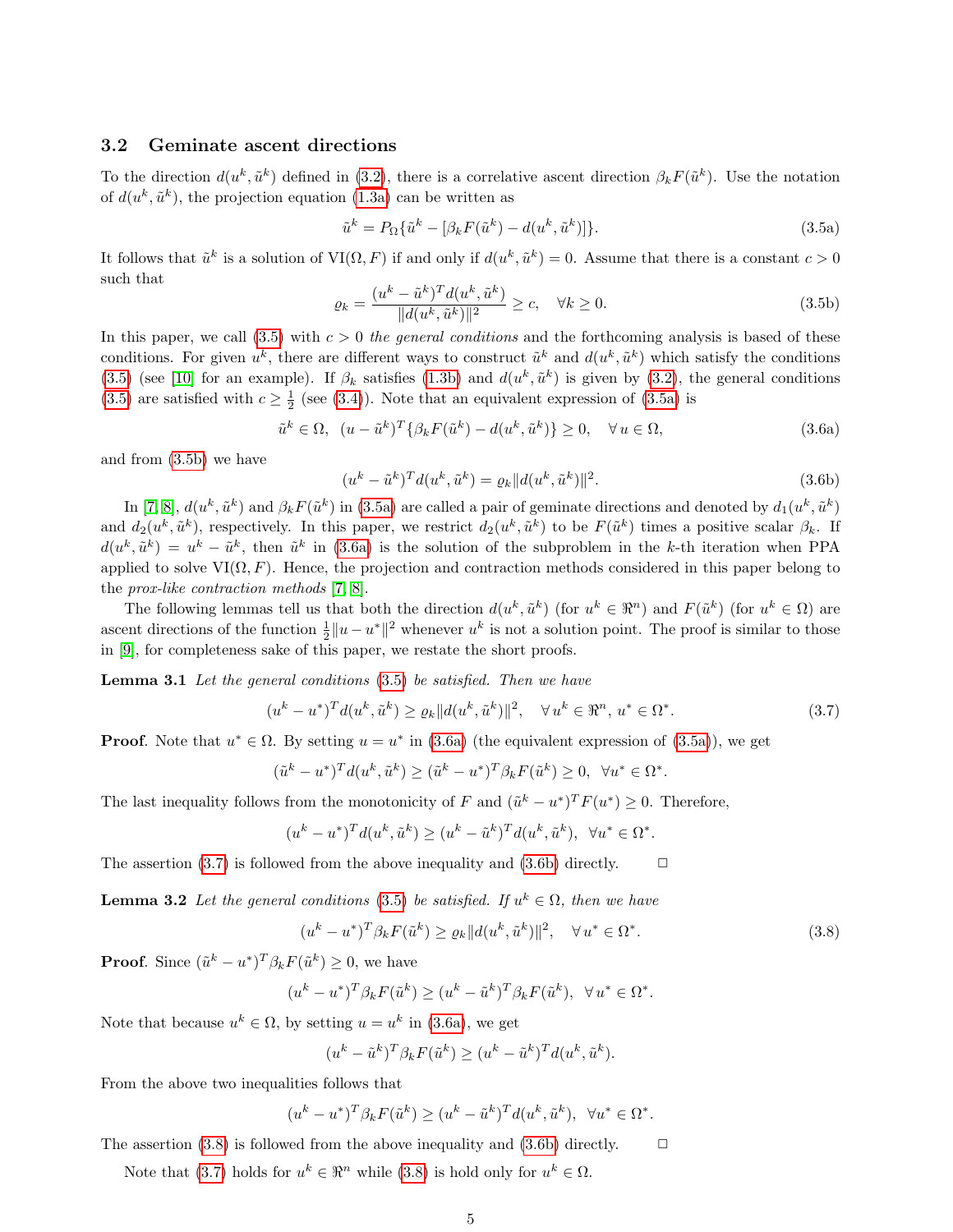# <span id="page-5-0"></span>4 Corrector and the convergence in the contraction sense

Based on the pair of geminate ascent directions in [\(3.5\)](#page-4-0), namely,  $d(u^k, \tilde{u}^k)$  and  $\beta_k F(\tilde{u}^k)$ , we use the one of the following corrector forms to update the new iterate  $u^{k+1}$ :

<span id="page-5-5"></span><span id="page-5-1"></span>(Correction of PC Method-I) 
$$
u_I^{k+1} = u^k - \gamma \varrho_k d(u^k, \tilde{u}^k), \qquad (4.1a)
$$

or

<span id="page-5-2"></span>(Correction of PC Method-II) 
$$
u_{II}^{k+1} = P_{\Omega}[u^k - \gamma \varrho_k \beta_k F(\tilde{u}^k)], \qquad (4.1b)
$$

where  $\gamma \in (0, 2)$  and  $\varrho_k$  is defined in [\(3.5b\)](#page-4-2). Note that the same step size length is used in [\(4.1a\)](#page-5-1) and [\(4.1b\)](#page-5-2) even if the search directions are different. Recall that  $\tilde{u}^k$  is obtained via a projection, by using the correction form [\(4.1b\)](#page-5-2), we have to make an additional projection on  $\Omega$  in the PC methods. Replacing  $\gamma \varrho_k$  in (4.1b) by 1, it reduces to the update form of the extragradient method (see [\(1.4\)](#page-1-1)).

For any solution point  $u^* \in \Omega^*$ , we define

$$
\vartheta_I(\gamma) = \|u^k - u^*\|^2 - \|u_I^{k+1} - u^*\|^2 \tag{4.2a}
$$

and

$$
\vartheta_H(\gamma) = \|u^k - u^*\|^2 - \|u_H^{k+1} - u^*\|^2,\tag{4.2b}
$$

which measure the profit in the  $k$ -th iteration. The following theorem gives a lower bound of the profit function, the similar results were established in [\[6,](#page-13-11) [9,](#page-13-14) [10\]](#page-13-12).

<span id="page-5-6"></span>**Theorem 4.1** For given  $u^k$ , let the general conditions [\(3.5\)](#page-4-0) be satisfied. If the corrector is updated by [\(4.1a\)](#page-5-1) or [\(4.1b\)](#page-5-2), then for any  $u^* \in \Omega^*$  and  $\gamma > 0$ , we have

<span id="page-5-8"></span>
$$
\vartheta_I(\gamma) \ge q(\gamma),\tag{4.3}
$$

and

<span id="page-5-9"></span>
$$
\vartheta_H(\gamma) \ge q(\gamma) + \|u_I^{k+1} - u_H^{k+1}\|^2,\tag{4.4}
$$

respectively, where

<span id="page-5-7"></span>
$$
q(\gamma) = \gamma(2 - \gamma)\varrho_k^2 ||d(u^k, \tilde{u}^k)||^2.
$$
\n(4.5)

**Proof.** Using the definition of  $\vartheta_I(\gamma)$  and  $u_I^{k+1}$  (see [\(4.1a\)](#page-5-1)), we have

<span id="page-5-3"></span>
$$
\vartheta_I(\gamma) = \|u^k - u^*\|^2 - \|u^k - u^* - \gamma \varrho_k d(u^k, \tilde{u}^k)\|^2
$$
  
=  $2\gamma \varrho_k (u^k - u^*)^T d(u^k, \tilde{u}^k) - \gamma^2 \varrho_k^2 \|d(u^k, \tilde{u}^k)\|^2.$  (4.6)

Recalling [\(3.7\)](#page-4-4), we obtain

$$
2\gamma \varrho_k (u^k - u^*)^T d(u^k, \tilde{u}^k) \geq 2\gamma \varrho_k^2 ||d(u^k, \tilde{u}^k)||^2.
$$

Substituting it in [\(4.6\)](#page-5-3) and using the definition of  $q(\gamma)$ , we get  $\vartheta_I(\gamma) \geq q(\gamma)$  and the first assertion is proved. Now, we turn to show the second assertion. Because

$$
u_{II}^{k+1} = P_{\Omega}[u^k - \gamma \varrho_k \beta_k F(\tilde{u}^k)],
$$

and  $u^* \in \Omega$ , by setting  $u = u^*$  and  $v = u^k - \gamma \varrho_k \beta_k F(\tilde{u}^k)$  in [\(2.2\)](#page-2-2), we have

$$
||u^* - u_H^{k+1}||^2 \le ||u^* - (u^k - \gamma \varrho_k \beta_k F(\tilde{u}^k))||^2 - ||u^k - \gamma \varrho_k \beta_k F(\tilde{u}^k) - u_H^{k+1}||^2.
$$
 (4.7)

Thus,

<span id="page-5-4"></span>
$$
\vartheta_{H}(\gamma) = \|u^{k} - u^{*}\|^{2} - \|u_{H}^{k+1} - u^{*}\|^{2}
$$
\n
$$
\geq \|u^{k} - u^{*}\|^{2} - \|u^{k} - u^{*}\|^{2} - \gamma \varrho_{k}\beta_{k}F(\tilde{u}^{k})\|^{2} + \|u^{k} - u_{H}^{k+1}\|^{2} - \gamma \varrho_{k}\beta_{k}F(\tilde{u}^{k})\|^{2}
$$
\n
$$
= \|u^{k} - u_{H}^{k+1}\|^{2} + 2\gamma \varrho_{k}\beta_{k}(u_{H}^{k+1} - u^{*})^{T}F(\tilde{u}^{k})
$$
\n
$$
\geq \|u^{k} - u_{H}^{k+1}\|^{2} + 2\gamma \varrho_{k}\beta_{k}(u_{H}^{k+1} - \tilde{u}^{k})^{T}F(\tilde{u}^{k}). \tag{4.8}
$$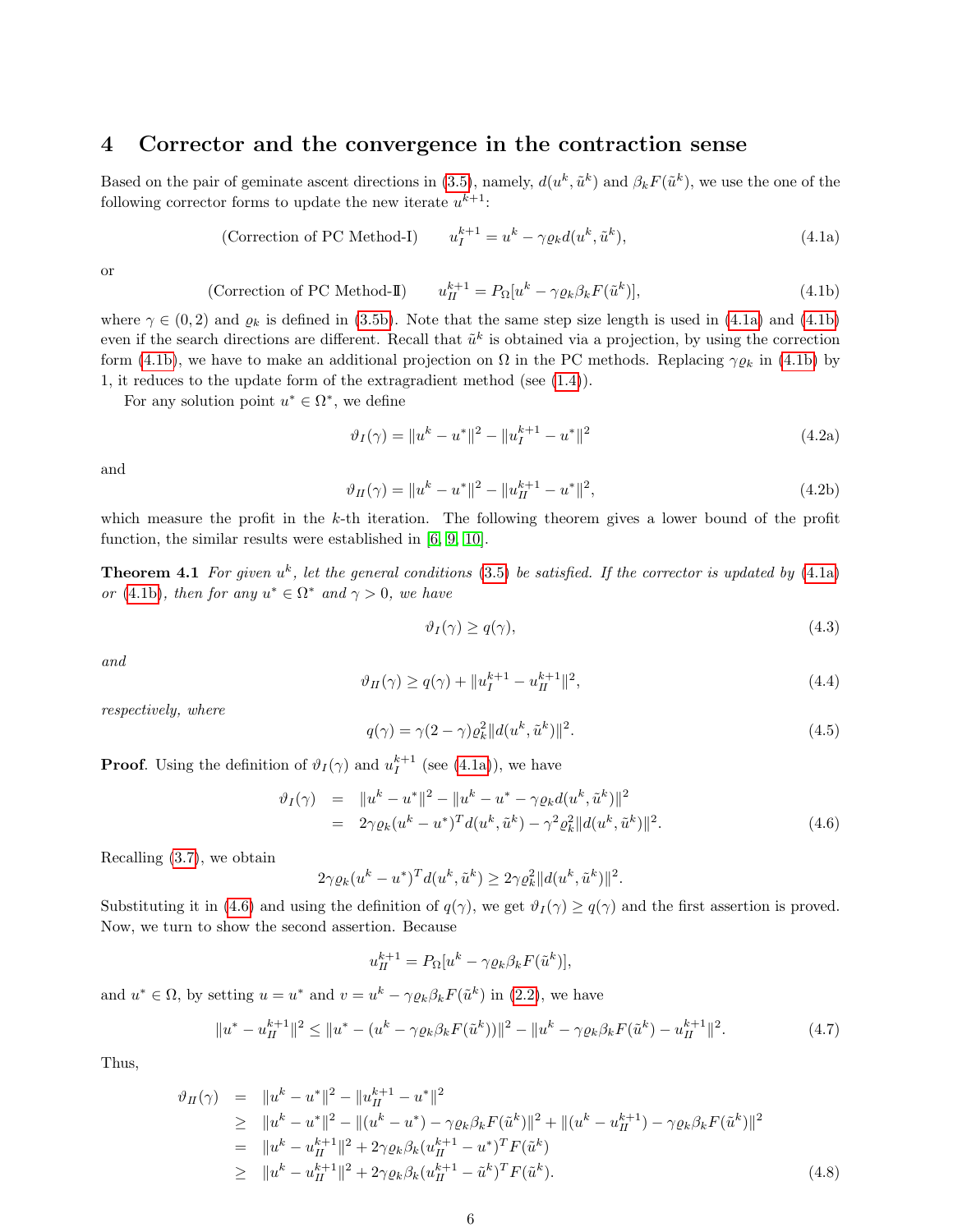The last inequality in [\(4.8\)](#page-5-4) follows from  $(\tilde{u}^k - u^*)^T F(\tilde{u}^k) \ge 0$ . Since  $u_H^{k+1} \in \Omega$ , by setting  $u = u_H^{k+1}$  in [\(3.6a\)](#page-4-3), we get

$$
(u_{II}^{k+1} - \tilde{u}^k)^T \{ \beta_k F(\tilde{u}^k) - d(u^k, \tilde{u}^k) \} \ge 0,
$$

and consequently, substituting it in the right hand side of [\(4.8\)](#page-5-4), we obtain

<span id="page-6-0"></span>
$$
\vartheta_{H}(\gamma) \geq \|u^{k} - u_{H}^{k+1}\|^{2} + 2\gamma \varrho_{k} (u_{H}^{k+1} - \tilde{u}^{k})^{T} d(u^{k}, \tilde{u}^{k})
$$
\n
$$
= \|u^{k} - u_{H}^{k+1}\|^{2} + 2\gamma \varrho_{k} (u^{k} - \tilde{u}^{k})^{T} d(u^{k}, \tilde{u}^{k}) - 2\gamma \varrho_{k} (u^{k} - u_{H}^{k+1})^{T} d(u^{k}, \tilde{u}^{k}). \tag{4.9}
$$

To the two crossed term in the right hand side of  $(4.9)$ , we have (by using  $(3.6b)$ )

$$
2\gamma \varrho_k (u^k - \tilde{u}^k)^T d(u^k, \tilde{u}^k) = 2\gamma \varrho_k^2 ||d(u^k, \tilde{u}^k)||^2,
$$

and

$$
-2\gamma \varrho_k (u^k - u^{k+1}_{II})^T d(u^k, \tilde{u}^k) = ||(u^k - u^{k+1}_{II}) - \gamma \varrho_k d(u^k, \tilde{u}^k)||^2 - ||u^k - u^{k+1}_{II}||^2 - \gamma^2 \varrho_k^2 ||d(u^k, \tilde{u}^k)||^2,
$$

respectively. Substituting them in the right hand side of [\(4.9\)](#page-6-0) and using  $u^k - \gamma \varrho_k d(u^k, \tilde{u}^k) = u_I^{k+1}$ , we obtain

$$
\vartheta_H(\gamma) \ge \gamma (2 - \gamma) \varrho_k^2 \|d(u^k, \tilde{u}^k)\|^2 + \|u_I^{k+1} - u_{II}^{k+1}\|^2 = q(\gamma) + \|u_I^{k+1} - u_{II}^{k+1}\|^2,\tag{4.10}
$$

and the proof is complete.  $\Box$ 

Note that  $q(\gamma)$  is a quadratic function of  $\gamma$ , it reaches its maximum at  $\gamma^* = 1$ . In practice,  $\varrho_k$  is the 'optimal' step size in [\(4.1\)](#page-5-5) and  $\gamma$  is a relaxation factor. Because  $q(\gamma)$  is a lower bound of  $\vartheta_I(\gamma)$  (resp.  $\vartheta_{II}(\gamma)$ ), the desirable new iterate is updated by [\(4.1\)](#page-5-5) with  $\gamma \in [1, 2)$  and the reason is interpreted in the following figure.



The interpreting of  $\gamma \in [1, 2)$  for more profit in each iteration

From Theorem [4.1](#page-5-6) we obtain

<span id="page-6-1"></span>
$$
||u^{k+1} - u^*||^2 \le ||u^k - u^*||^2 - \gamma(2 - \gamma)\varrho_k^2 ||d(u^k, \tilde{u}^k)||^2.
$$
\n(4.11)

Convergence result follows from  $(4.11)$  directly. Due to the property  $(4.11)$  we call the methods which use different update forms in [\(4.1\)](#page-5-5) PC Method-I and PC Method II, respectively. Note that the assertion [\(4.11\)](#page-6-1) is derived from the general conditions [\(3.5\)](#page-4-0). For the PC methods using correction form [\(1.8\)](#page-1-3) or [\(1.9\)](#page-1-2), because  $\varrho_k > \frac{1}{2}$ , by using [\(3.6b\)](#page-4-5) and [\(1.3b\)](#page-1-4), it follows from [\(4.11\)](#page-6-1) that

$$
||u^{k+1} - u^*||^2 \le ||u^k - u^*||^2 - \frac{1}{2}\gamma(2-\gamma)(1-\nu)||u^k - \tilde{u}^k||^2.
$$
 (4.12)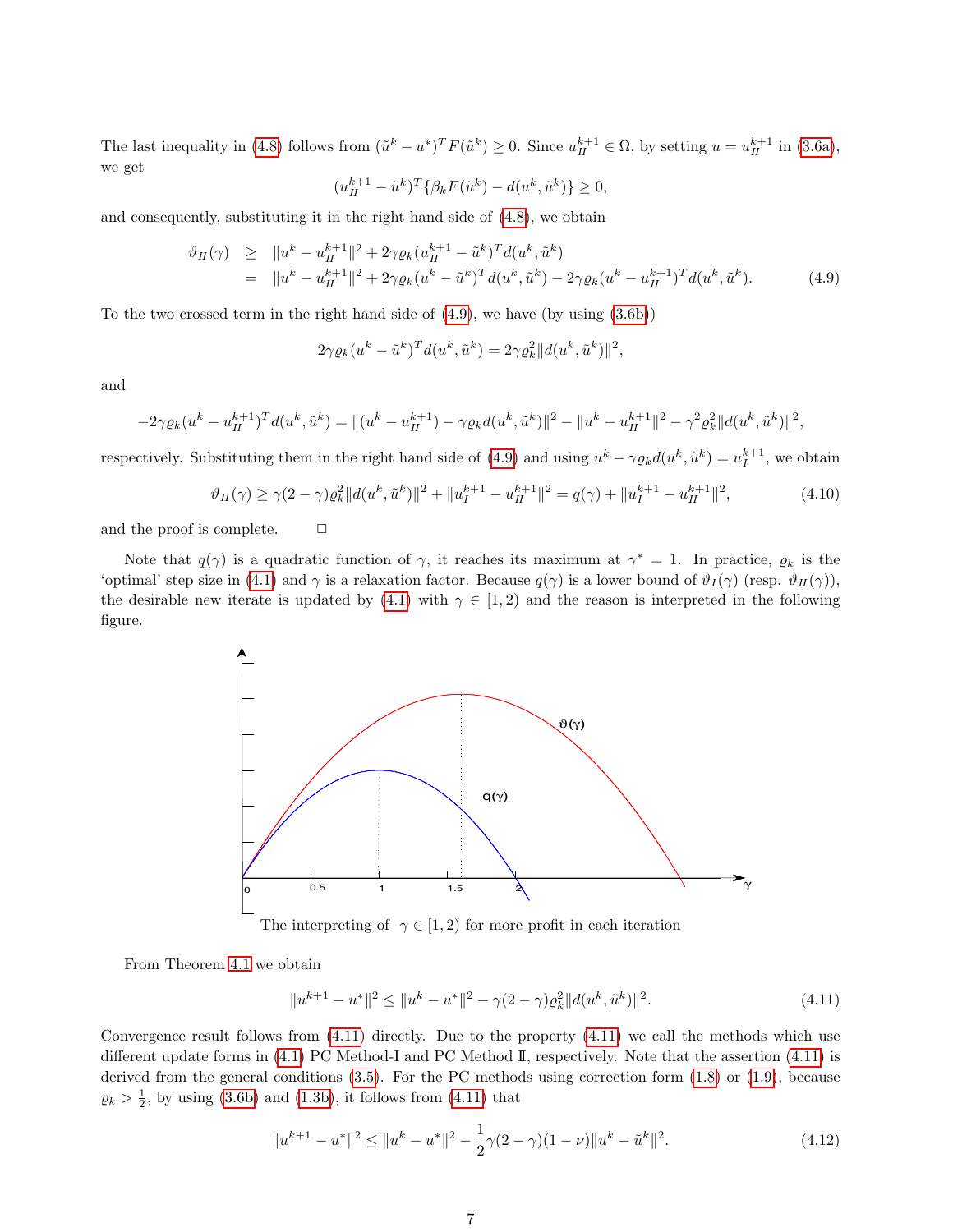# <span id="page-7-0"></span>5 Convergence rate of the PC methods

This section proves the convergence rate of the projection and contraction methods. Recall that the base of the complexity proof is (see  $(2.3.2)$  in pp. 159 of  $[3]$ )

$$
\Omega^* = \bigcap_{u \in \Omega} \{ \tilde{u} \in \Omega : (u - \tilde{u})^T F(u) \ge 0 \}.
$$
\n
$$
(5.1)
$$

In the sequel, for given  $\epsilon > 0$  and  $\mathcal{D} \subset \Omega$ , we focus our attention to find a  $\tilde{u}$  such that

$$
\tilde{u} \in \Omega \quad \text{and} \quad \sup_{u \in \mathcal{D}} (\tilde{u} - u)^T F(u) \le \epsilon. \tag{5.2}
$$

Although the PC Method I uses the update form [\(4.1a\)](#page-5-1) and it does not guarantee that  $\{u^k\}$  belongs to  $\Omega$ , the sequence  $\{\tilde{u}^k\} \subset \Omega$  in the PC methods with different corrector forms. Now, we prove the key inequality of the PC Method I for the complexity analysis.

<span id="page-7-3"></span>**Lemma 5.1** For given  $u^k \in \Re^n$ , let the general conditions [\(3.5\)](#page-4-0) be satisfied. If the new iterate  $u^{k+1}$  is updated by [\(4.1a\)](#page-5-1) with any  $\gamma > 0$ , then we have

<span id="page-7-5"></span>
$$
(u - \tilde{u}^k)^T \gamma \varrho_k \beta_k F(\tilde{u}^k) + \frac{1}{2} (||u - u^k||^2 - ||u - u^{k+1}||^2) \ge \frac{1}{2} q(\gamma), \ \forall u \in \Omega,
$$
\n
$$
(5.3)
$$

where  $q(\gamma)$  is defined in [\(4.5\)](#page-5-7).

Proof. Because (due to [\(3.6a\)](#page-4-3))

$$
(u - \tilde{u}^k)^T \beta_k F(\tilde{u}^k) \ge (u - \tilde{u}^k)^T d(u^k, \tilde{u}^k), \quad \forall u \in \Omega,
$$

and (see  $(4.1a)$ )

$$
\gamma \varrho_k d(u^k,\tilde{u}^k)=u^k-u^{k+1},
$$

we need only to show that

<span id="page-7-1"></span>
$$
(u - \tilde{u}^k)^T (u^k - u^{k+1}) + \frac{1}{2} (||u - u^k||^2 - ||u - u^{k+1}||^2) \ge \frac{1}{2} q(\gamma), \ \forall u \in \Omega.
$$
 (5.4)

To the crossed term in the left hand side of [\(5.4\)](#page-7-1), namely  $(u - \tilde{u}^k)^T(u^k - u^{k+1})$ , using an identity

$$
(a-b)^{T}(c-d) = \frac{1}{2} (||a-d||^{2} - ||a-c||^{2}) + \frac{1}{2} (||c-b||^{2} - ||d-b||^{2}),
$$

we obtain

<span id="page-7-2"></span>
$$
(u - \tilde{u}^k)^T (u^k - u^{k+1}) = \frac{1}{2} (||u - u^{k+1}||^2 - ||u - u^k||^2) + \frac{1}{2} (||u^k - \tilde{u}^k||^2 - ||u^{k+1} - \tilde{u}^k||^2).
$$
 (5.5)

By using  $u^{k+1} = u^k - \gamma \varrho_k d(u^k, \tilde{u}^k)$  and [\(3.6b\)](#page-4-5), we get

$$
||u^{k} - \tilde{u}^{k}||^{2} - ||u^{k+1} - \tilde{u}^{k}||^{2} = ||u^{k} - \tilde{u}^{k}||^{2} - ||(u^{k} - \tilde{u}^{k}) - \gamma \varrho_{k} d(u^{k}, \tilde{u}^{k})||^{2}
$$
  
=  $2\gamma \varrho_{k} (u^{k} - \tilde{u}^{k})^{T} d(u^{k}, \tilde{u}^{k}) - \gamma^{2} \varrho_{k}^{2} ||d(u^{k}, \tilde{u}^{k})||^{2}$   
=  $\gamma (2 - \gamma) \varrho_{k}^{2} ||d(u^{k}, \tilde{u}^{k})||^{2}.$ 

Substituting it in the right hand side of [\(5.5\)](#page-7-2) and using the definition of  $q(\gamma)$ , we obtain [\(5.4\)](#page-7-1) and the lemma is proved.  $\square$ 

<span id="page-7-4"></span>The both sequences  $\{\tilde{u}^k\}$  and  $\{u^k\}$  in the PC method II belong to  $\Omega$ . In the following lemma we prove the same assertion for PC method II as in Lemma [5.1.](#page-7-3)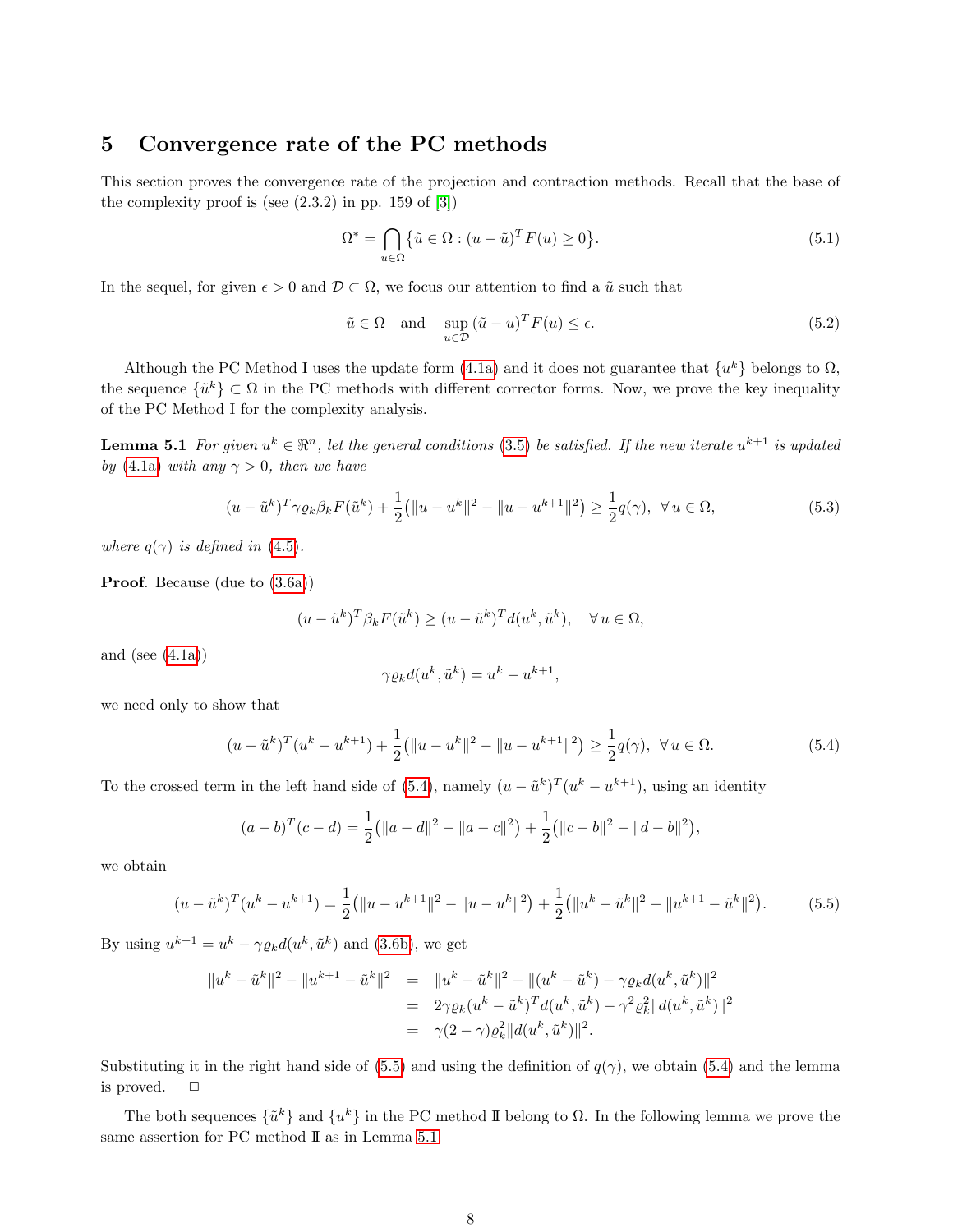**Lemma 5.2** For given  $u^k \in \Omega$ , let the general conditions [\(3.5\)](#page-4-0) be satisfied. If the new iterate  $u^{k+1}$  is updated by [\(4.1b\)](#page-5-2) with any  $\gamma > 0$ , then we have

<span id="page-8-3"></span>
$$
(u - \tilde{u}^k)^T \gamma \varrho_k \beta_k F(\tilde{u}^k) + \frac{1}{2} (||u - u^k||^2 - ||u - u^{k+1}||^2) \ge \frac{1}{2} q(\gamma), \ \forall u \in \Omega,
$$
\n(5.6)

where  $q(\gamma)$  is defined in [\(4.5\)](#page-5-7).

**Proof.** For investigating  $(u - \tilde{u}^k)^T \beta_k F(\tilde{u}^k)$ , we divide it in the terms

$$
(u^{k+1} - \tilde{u}^k)^T \gamma \varrho_k \beta_k F(\tilde{u}^k)
$$
 and  $(u - u^{k+1})^T \gamma \varrho_k \beta_k F(\tilde{u}^k)$ .

First, we deal with the term  $(u^{k+1} - \tilde{u}^k)^T \gamma \varrho_k \beta_k F(\tilde{u}^k)$ . Since  $u^{k+1} \in \Omega$ , substituting  $u = u^{k+1}$  in [\(3.6a\)](#page-4-3) we get

<span id="page-8-0"></span>
$$
(u^{k+1} - \tilde{u}^k)^T \gamma \varrho_k \beta_k F(\tilde{u}^k) \geq \gamma \varrho_k (u^{k+1} - \tilde{u}^k)^T d(u^k, \tilde{u}^k)
$$
  
=  $\gamma \varrho_k (u^k - \tilde{u}^k)^T d(u^k, \tilde{u}^k) - \gamma \varrho_k (u^k - u^{k+1})^T d(u^k, \tilde{u}^k).$  (5.7)

To the first crossed term of the right hand side of [\(5.7\)](#page-8-0), using [\(3.6b\)](#page-4-5), we have

$$
\gamma \varrho_k (u^k - \tilde{u}^k)^T d(u^k, \tilde{u}^k) = \gamma \varrho_k^2 ||d(u^k, \tilde{u}^k)||^2.
$$

To the second crossed term of the right hand side of [\(5.7\)](#page-8-0), using the Cauchy-Schwarz Inequality, we get

$$
-\gamma \varrho_k (u^k - u^{k+1})^T d(u^k, \tilde{u}^k) \ge -\frac{1}{2} \|u^k - u^{k+1}\|^2 - \frac{1}{2} \gamma^2 \varrho_k^2 \|d(u^k, \tilde{u}^k)\|^2.
$$

Substituting them in the right hand side of [\(5.7\)](#page-8-0), we obtain

<span id="page-8-1"></span>
$$
(u^{k+1} - \tilde{u}^k)^T \gamma \varrho_k \beta_k F(\tilde{u}^k) \ge \frac{1}{2} \gamma (2 - \gamma) \varrho_k^2 \| d(u^k, \tilde{u}^k) \|^2 - \frac{1}{2} \| u^k - u^{k+1} \|^2. \tag{5.8}
$$

Now, we turn to treat of the term  $(u - u^{k+1})^T \gamma \varrho_k \beta_k F(\tilde{u}^k)$ . Since  $u^{k+1}$  is updated by [\(4.1b\)](#page-5-2),  $u^{k+1}$  is the projection of  $(u^k - \gamma \varrho_k \beta_k F(\tilde{u}^k))$  on  $\Omega$ , it follows from [\(2.1\)](#page-2-1) that

$$
\left\{ \left( u^k - \gamma \varrho_k \beta_k F(\tilde{u}^k) \right) - u^{k+1} \right\}^T \left( u - u^{k+1} \right) \leq 0, \quad \forall u \in \Omega,
$$

and consequently

$$
(u - u^{k+1})^T \gamma \varrho_k \beta_k F(\tilde{u}^k) \ge (u - u^{k+1})^T (u^k - u^{k+1}), \quad \forall u \in \Omega.
$$

Using the identity  $a^T b = \frac{1}{2} {\|a\|^2 - \|a - b\|^2 + \|b\|^2}$  to the right hand side of the last inequality, we obtain

<span id="page-8-2"></span>
$$
\left(u - u^{k+1}\right)^{T} \gamma \varrho_{k} \beta_{k} F(\tilde{u}^{k}) \ge \frac{1}{2} \left( \|u - u^{k+1}\|^{2} - \|u - u^{k}\|^{2} \right) + \frac{1}{2} \|u^{k} - u^{k+1}\|^{2}.
$$
\n
$$
(5.9)
$$

Adding [\(5.8\)](#page-8-1) and [\(5.9\)](#page-8-2) and using the definition of  $q(\gamma)$ , we get [\(5.6\)](#page-8-3) and the proof is complete.  $\Box$ 

For the different projection and contraction methods, we have the same key inequality which is shown in Lemma [5.1](#page-7-3) and Lemma [5.2,](#page-7-4) respectively. By setting  $u = u^*$  in [\(5.3\)](#page-7-5) and [\(5.6\)](#page-8-3), we get

$$
||u^k - u^*||^2 - ||u^{k+1} - u^*||^2 \ge 2\gamma \varrho_k \beta_k (\tilde{u}^k - u^*)^T F(\tilde{u}^k) + q(\gamma).
$$

Because  $(\tilde{u}^k - u^*)^T F(\tilde{u}^k) \ge (\tilde{u}^k - u^*)^T F(u^*) \ge 0$  and  $q(\gamma) = \gamma(2 - \gamma) \varrho_k^2 ||d(u^k, \tilde{u}^k)||^2$ , it follows from the last inequality that

$$
||u^{k+1} - u^*||^2 \le ||u^k - u^*||^2 - \gamma(2-\gamma)\varrho_k^2||d(u^k, \tilde{u}^k)||^2
$$

This is just the form [\(4.11\)](#page-6-1) in Section [4.](#page-5-0) In other words, the contraction property [\(4.11\)](#page-6-1) of PC methods is the consequent result of Lemma [5.1](#page-7-3) and Lemma [5.2,](#page-7-4) respectively.

For the convergence rate proof, we allow  $\gamma \in (0, 2]$ . In this case, we still have  $q(\gamma) \geq 0$ . By using the monotonicity of  $F$ , from  $(5.3)$  and  $(5.6)$  we get

<span id="page-8-4"></span>
$$
(u - \tilde{u}^k)^T \varrho_k \beta_k F(u) + \frac{1}{2\gamma} \|u - u^k\|^2 \ge \frac{1}{2\gamma} \|u - u^{k+1}\|^2, \ \forall u \in \Omega.
$$
 (5.10)

.

<span id="page-8-5"></span>This inequality is essential for the convergence rate proofs.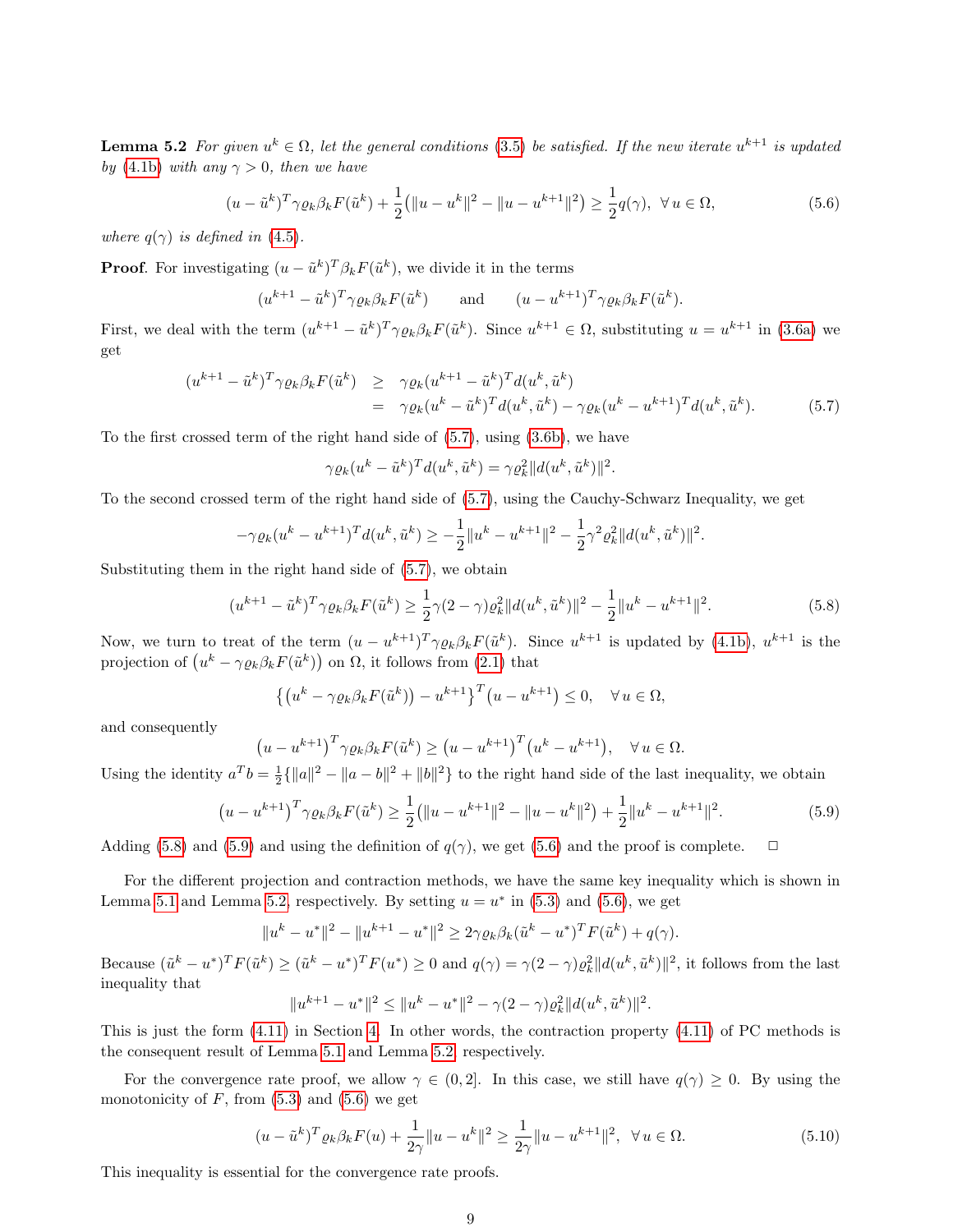**Theorem 5.1** For any integer  $t > 0$ , we have a  $\tilde{u}_t \in \Omega$  which satisfies

<span id="page-9-2"></span>
$$
(\tilde{u}_t - u)^T F(u) \le \frac{1}{2\gamma \Upsilon_t} \|u - u^0\|^2, \quad \forall u \in \Omega,
$$
\n(5.11)

where

<span id="page-9-1"></span>
$$
\tilde{u}_t = \frac{1}{\Upsilon_t} \sum_{k=0}^t \varrho_k \beta_k \tilde{u}^k \qquad and \qquad \Upsilon_t = \sum_{k=0}^t \varrho_k \beta_k. \tag{5.12}
$$

**Proof.** Summing the inequality  $(5.10)$  over  $k = 0, \ldots, t$ , we obtain

$$
\left(\left(\sum_{k=0}^t \varrho_k \beta_k\right)u - \sum_{k=0}^t \varrho_k \beta_k \tilde{u}^k\right)^T F(u) + \frac{1}{2\gamma} \|u - u^0\|^2 \ge 0, \quad \forall u \in \Omega.
$$

Using the notations of  $\Upsilon_t$  and  $\tilde{u}_t$  in the above inequality, we derive

$$
(\tilde{u}_t - u)^T F(u) \le \frac{\|u - u^0\|^2}{2\gamma \Upsilon_t}, \quad \forall u \in \Omega.
$$

Indeed,  $\tilde{u}_t \in \Omega$  because it is a convex combination of  $\tilde{u}^0, \tilde{u}^1, \ldots, \tilde{u}^t$ . The proof is complete.  $\Box$ 

For given  $u^k$ , the predictor  $\tilde{u}^k$  is given by [\(1.3a\)](#page-1-0) and the prediction step size  $\beta_k$  satisfies the condition [\(1.3b\)](#page-1-4). Thus, the general conditions [\(3.5\)](#page-4-0) are satisfied with  $\varrho_k \ge c = \frac{1}{2}$ . We choose [\(4.1a\)](#page-5-1) (for the case that  $u^k$ is not necessary in  $\Omega$ ) or [\(4.1b\)](#page-5-2) (for the case that  $u^k \in \Omega$ ) to generate the new iterate  $u^{k+1}$ . Because  $\varrho_k \geq \frac{1}{2}$ ,  $\inf_{k\geq 0} {\beta_k} \geq \beta_L$  and  $\beta_L = O(1/L)$ , it follows from [\(5.12\)](#page-9-1) that

$$
\Upsilon_t \geq \frac{t+1}{2} \beta_L,
$$

and thus the PC methods have  $O(1/t)$  convergence rate. For any substantial set  $\mathcal{D} \subset \Omega$ , the PC methods reach

$$
(\tilde{u}_t - u)^T F(u) \le \epsilon
$$
,  $\forall u \in \mathcal{D}$ , in at most  $t = \left\lceil \frac{D^2}{\gamma \beta_L \epsilon} \right\rceil$ 

iterations, where  $\tilde{u}_t$  is defined in [\(5.12\)](#page-9-1) and  $D = \sup \{ ||u - u^0|| \mid u \in \mathcal{D} \}$ . This convergence rate is in the ergodic sense, the statement [\(5.11\)](#page-9-2) suggests us to take a larger parameter  $\gamma \in (0, 2]$  in the correction steps of the PC methods.

### <span id="page-9-0"></span>6 Numerical experiments

This section is devoted to test the efficiency of the PC methods in comparison with the extragradient method [\[11\]](#page-13-0). Under the condition [\(1.3b\)](#page-1-4), we have  $\varrho_k > 1/2$ . If we dynamically take  $\gamma_k = 1/\varrho_k$  in [\(4.1b\)](#page-5-2), then it becomes

<span id="page-9-3"></span>
$$
u^{k+1} = P_{\Omega}[u^k - \beta_k F(\tilde{u}^k)],\tag{6.1}
$$

which is the update form of the extragradient method [\[11\]](#page-13-0). Because  $\gamma_k \varrho_k \equiv 1$ , it follows from [\(5.10\)](#page-8-4) that

$$
(u - \tilde{u}^k)^T \beta_k F(u) + \frac{1}{2} \|u - u^k\|^2 \ge \frac{1}{2} \|u - u^{k+1}\|^2, \quad \forall u \in \Omega.
$$
 (6.2)

The results in Theorem [5.1](#page-8-5) becomes

$$
\tilde{u}_t = \frac{1}{\sum_{k=0}^t \beta_k} \sum_{k=0}^t \beta_k \tilde{u}^k \in \Omega, \qquad (\tilde{u}_t - u)^T F(u) \le \frac{\|u - u^0\|^2}{2(\sum_{k=0}^t \beta_k)}, \qquad \forall u \in \Omega. \tag{6.3}
$$

The  $O(1/t)$  convergence rate follows from the above inequality directly. It should be mentioned that the projection-type method for  $VI(\Omega, F)$  in [\[18\]](#page-13-13) is a contraction method in the sense of P-norm, where P is a positive definite matrix. In the Euclidean-norm, its update form is [\(4.1a\)](#page-5-1).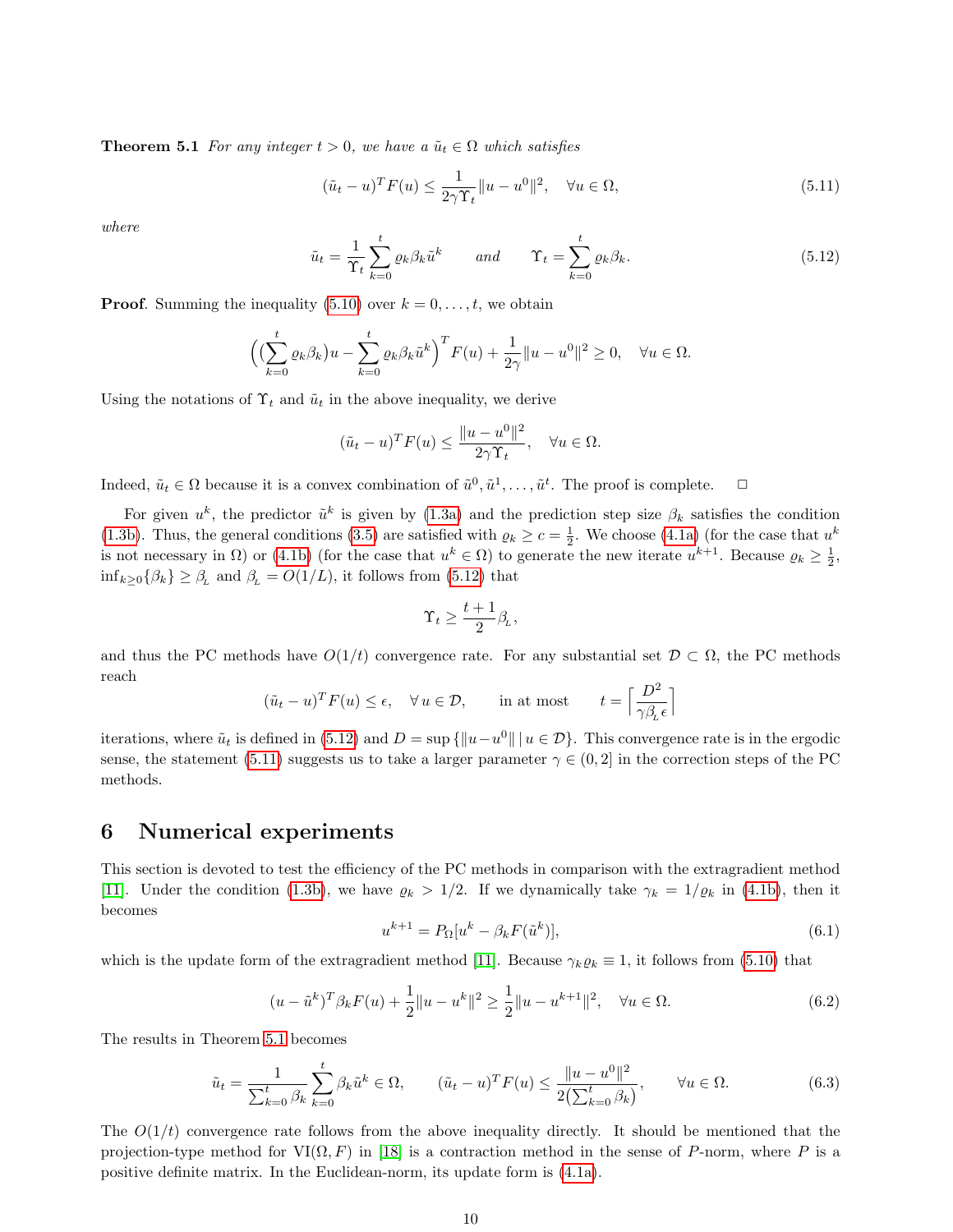#### Test examples of nonlinear complementarity problems.

We take nonlinear complementarity problems (NCP) as the test examples. The mapping  $F(u)$  in the tested NCP is given by

<span id="page-10-2"></span>
$$
F(u) = D(u) + Mu + q,\tag{6.4}
$$

where  $D(u): \mathbb{R}^n \to \mathbb{R}^n$  is the nonlinear part, M is an  $n \times n$  matrix, and  $q \in \mathbb{R}^n$  is a vector.

• In  $D(u)$ , the nonlinear part of  $F(u)$ , the components are

$$
D_j(u) = d_j \cdot \arctan(a_j \cdot u_j),
$$

where a and d are random vectors<sup>[3](#page-10-0)</sup> whose elements are in  $(0, 1)$ .

• The matrix M in the linear part is given by  $M = A^T A + B$ . A is an  $n \times n$  matrix whose entries are randomly generated in the interval  $(-5, +5)$ , and B is an  $n \times n$  skew-symmetric random matrix  $(B<sup>T</sup> = -B)$  whose entries<sup>[4](#page-10-1)</sup> are in the interval  $(-5, +5)$ .

It is clear that the mapping composed in this way is monotone. We construct the following 3 sets of test examples by choosing different vector  $q$  in [\(6.4\)](#page-10-2).

- 1. In the first set of test examples, the elements of vector  $q$  is generated from a uniform distribution in the interval  $(-500, 500)$ .
- 2. The second set<sup>[5](#page-10-3)</sup> of test examples is similar to the first set. Instead of  $q \in (-500, 500)$ , the vector q is generated from a uniform distribution in the interval (−500, 0).
- 3. The third set of test examples has a known solution  $u^* \in \mathbb{R}_+^n$ . Let vector p be generated from a uniform distribution in the interval  $(-10, 10)$  and

<span id="page-10-4"></span>
$$
u^* = \max(p, 0). \tag{6.5}
$$

By setting

$$
w = \max(-p, 0)
$$
 and  $q = w - (D(u^*) + Mu^*),$ 

we have  $F(u^*) = D(u^*) + M u^* + q = w = \max(-p, 0)$ . Thus,

$$
(u^*)^T F(u^*) = (\max(p, 0))^T (\max(-p, 0)) = 0.
$$

In this way we constructed a test NCP with a known solution  $u^*$  described in  $(6.5)$ .

#### Implementation details.

For given  $u^k$ , we use [\(1.3\)](#page-0-1) to produce  $\tilde{u}^k$  with  $\nu = 0.9$  in [\(1.3b\)](#page-1-4). If  $r_k := \beta_k ||F(u^k) - F(\tilde{u}^k)||/||u^k - \tilde{u}^k||$ is too small, it will lead slow convergence. Therefore, if  $r_k \leq \mu = 0.3$ , the trial parameter  $\beta_k$  will be enlarged for the next iteration. These 'refined' strategies are necessary for fast convergence. The following is the implementation details.

Step 0. Set  $\beta_0 = 1$ ,  $u^0 \in \Omega$  and  $k = 0$ . Step 1.  $\tilde{u}^k = P_{\Omega}[u^k - \beta_k F(u^k)],$  $r_k := \frac{\beta_k \| F(u^k) - F(\tilde{u}^k) \|}{\| \| k - \tilde{x}^k \|}$  $\frac{\left(\frac{\alpha}{\mu}\right)^{\frac{1}{2}}\left(\frac{\alpha}{\mu}\right)}{\|u^k-\tilde{u}^k\|},$ while  $r_k \to \nu$  $\beta_k := 0.7 * \beta_k * \min\{1, \frac{1}{r_k}\}, \quad \tilde{u}^k = P_{\Omega}[u^k - \beta_k F(u^k)]$ end(while) Use different forms  $((6.1), (4.1a)$  $((6.1), (4.1a)$  $((6.1), (4.1a)$  $((6.1), (4.1a)$  or  $(4.1b))$  $(4.1b))$  to update  $u^{k+1}$ . If  $r_k \leq \mu$  then  $\beta_k := \beta_k * \nu * 0.9/r_k$ , end(if) Step 2.  $\beta_{k+1} = \beta_k$  and  $k = k+1$ , go to Step 1.

<span id="page-10-0"></span><sup>&</sup>lt;sup>3</sup>A similar type of (small) problems was tested in [\[19\]](#page-13-17) where the components of the nonlinear mapping  $D(u)$  are  $D_i(u)$  =  $c \cdot \arctan(u_i)$ .

<span id="page-10-1"></span><sup>&</sup>lt;sup>4</sup>In the paper by Harker and Pang [\[4\]](#page-12-3), the matrix  $M = A^T A + B + D$ , where A and B are the same matrices as what we use here, and D is a diagonal matrix with uniformly distributed random entries  $d_{jj} \in (0.0, 0.3)$ .

<span id="page-10-3"></span> $5$ In [\[4\]](#page-12-3), the similar problems in the first set are called easy problems while the 2-nd set problems are called hard problems.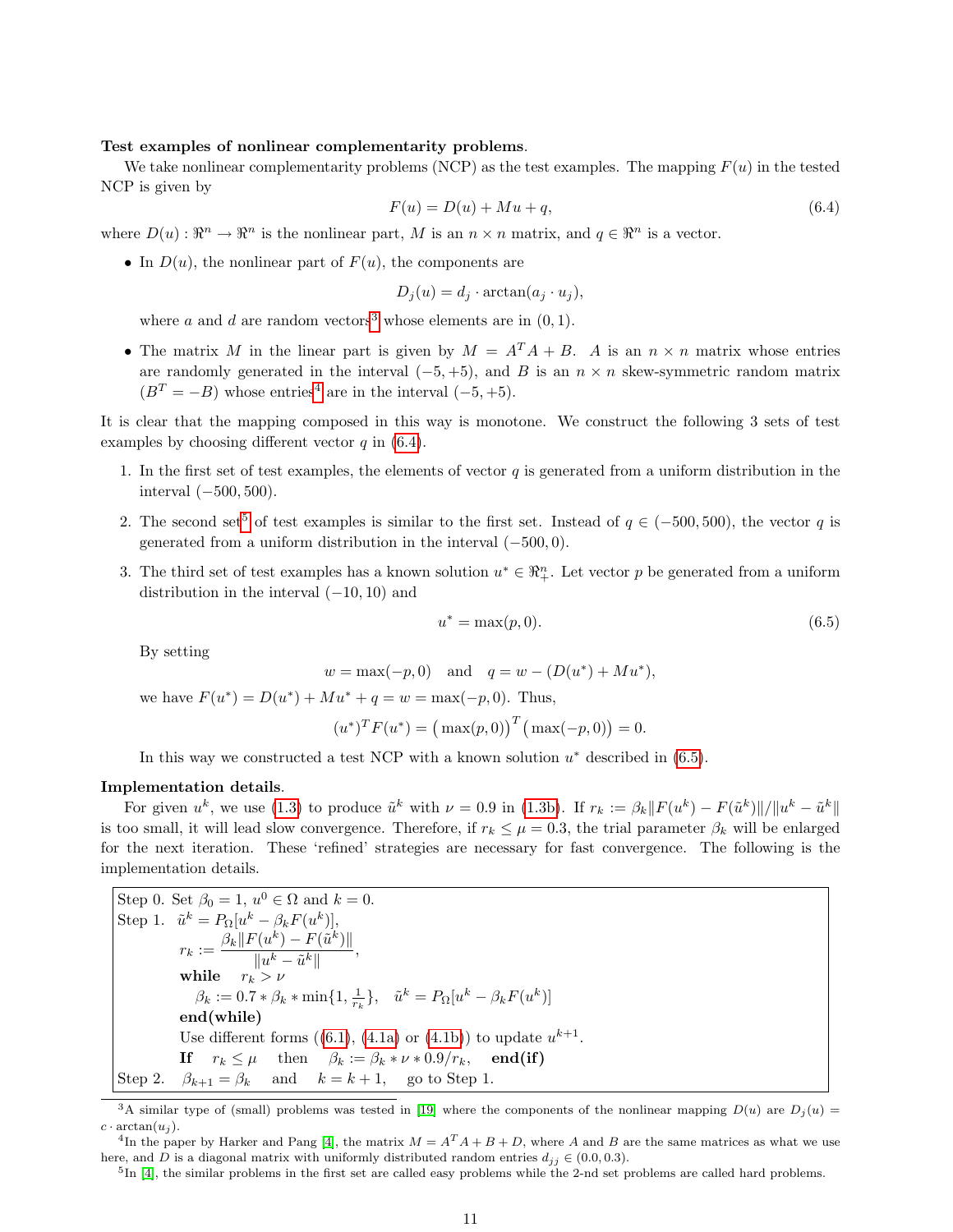The iterations begin with  $u^0 = 0$ ,  $\beta_0 = 1$  and stop as soon as

$$
\frac{\|u^k - P_{\Omega}[u^k - F(u^k)]\|_{\infty}}{\|u^0 - P_{\Omega}[u^0 - F(u^0)]\|_{\infty}} \le 10^{-6}.
$$
\n(6.6)

Since both  $F(u^k)$  and  $F(\tilde{u}^k)$  are involved in those methods recursions, each iteration of the test methods needs at least 2 times of evaluations of the mapping  $F$ . We use No. It and No.  $F$  to denote the numbers of iterations and the evaluations of the mapping  $F$ , respectively. The size of the tested problems is from 500 to 2000. All codes are written in Matlab and run on a Lenovo X200 Computer with 2.53 GHz.

#### Comparison beteeen the extragradient method and the PC method II.

As mentioned in Section [4,](#page-5-0) replacing  $\gamma \varrho_k$  in [\(4.1b\)](#page-5-2) by 1, the PC method II becomes the extragradient method. According to the assertion in Theorem [4.1](#page-5-6) and Theorem [5.1,](#page-8-5) we take the relaxation factor  $\gamma = 2$  in the PC method II. The test results for the 3 sets of NCP are given in Tables 1-3, respectively.

|          |        |       | Extra-Gradient Method                                | PC Method II $(\gamma = 2)$ |       |                                                              |
|----------|--------|-------|------------------------------------------------------|-----------------------------|-------|--------------------------------------------------------------|
| Problem  |        |       | $u^{k+1} = P_{\Omega}[u^k - \beta_k F(\tilde{u}^k)]$ |                             |       | $u^{k+1} = P_{\Omega}[u^k - 2\rho_k \beta_k F(\tilde{u}^k)]$ |
| size $n$ | No. It | No. F | CPU Sec                                              | No. It                      | No. F | CPU Sec                                                      |
| 500      | 496    | 1032  | 0.1626                                               | 224                         | 490   | 0.0792                                                       |
| 1000     | 439    | 917   | 1.5416                                               | 196                         | 430   | 0.7285                                                       |
| 2000     | 592    | 1236  | 7.8440                                               | 262                         | 574   | 3.7305                                                       |

Table 1. Numerical results of the first set examples

| Table 2. Numerical results of the second set examples |        |       |                                                      |                             |       |                                                                 |  |  |
|-------------------------------------------------------|--------|-------|------------------------------------------------------|-----------------------------|-------|-----------------------------------------------------------------|--|--|
|                                                       |        |       | Extra-Gradient Method                                | PC Method II $(\gamma = 2)$ |       |                                                                 |  |  |
| Problem                                               |        |       | $u^{k+1} = P_{\Omega}[u^k - \beta_k F(\tilde{u}^k)]$ |                             |       | $u^{k+1} = P_{\Omega}[u^k - 2\varrho_k \beta_k F(\tilde{u}^k)]$ |  |  |
| size $n$                                              | No. It | No. F | CPU Sec                                              | No. It                      | No. F | CPU Sec                                                         |  |  |
| 500                                                   | 1157   | 2412  | 0.3921                                               | 510                         | 1113  | 0.1938                                                          |  |  |
| 1000                                                  | 1197   | 2475  | 4.1946                                               | 533                         | 1162  | 1.9350                                                          |  |  |
| 2000                                                  | 1487   | 3099  | 19.6591                                              | 669                         | 1452  | 9.3591                                                          |  |  |

Table 3. Numerical results of the third set examples

|          |                                                      |       | Extra-Gradient Method | PC Method II $(\gamma = 2)$                                     |         |         |
|----------|------------------------------------------------------|-------|-----------------------|-----------------------------------------------------------------|---------|---------|
| Problem  | $u^{k+1} = P_{\Omega}[u^k - \beta_k F(\tilde{u}^k)]$ |       |                       | $u^{k+1} = P_{\Omega}[u^k - 2\varrho_k \beta_k F(\tilde{u}^k)]$ |         |         |
| size $n$ | No. It                                               | No. F | CPU Sec               | No. It                                                          | No. $F$ | CPU Sec |
| 500      | 633                                                  | 1318  | 0.2109                | 279                                                             | 610     | 0.0988  |
| 1000     | 700                                                  | 1458  | 2.4544                | 308                                                             | 673     | 1.1272  |
| 2000     | 789                                                  | 1643  | 10.4436               | 346                                                             | 756     | 4.8455  |

In the third test examples, as the stop criterium is satisfied, we have  $||u^k - u^*||_{\infty} \approx 2 \times 10^{-4}$  by using the both test methods. The PC Method II and the extragradient method use the same direction but different step size in the correction step. The numerical results show that the PC method  $\mathbb{I}$  is much efficient than the extragradient method. Even if the PC methods need to calculate the step size  $\rho_k$  in each iteration, while the computational load required by the additional effort is significantly less than the dominating task (the evaluations of  $F(u^k)$  and  $F(\tilde{u}^k)$ . It is observed that

Computational load of PC Method II<br>Computational load of the extragradient method < 50%.

#### Comparison between PC method I and PC method II.

The different PC methods use the one of the geminate directions but the same step size in their correction forms. In order to ensure  $\vartheta_I(\gamma) > 0$ , we take  $\gamma = 1.9$  in [\(4.1\)](#page-5-5) for the both update forms. The test results for the 3 sets of NCP are given in Tables 4-6, respectively.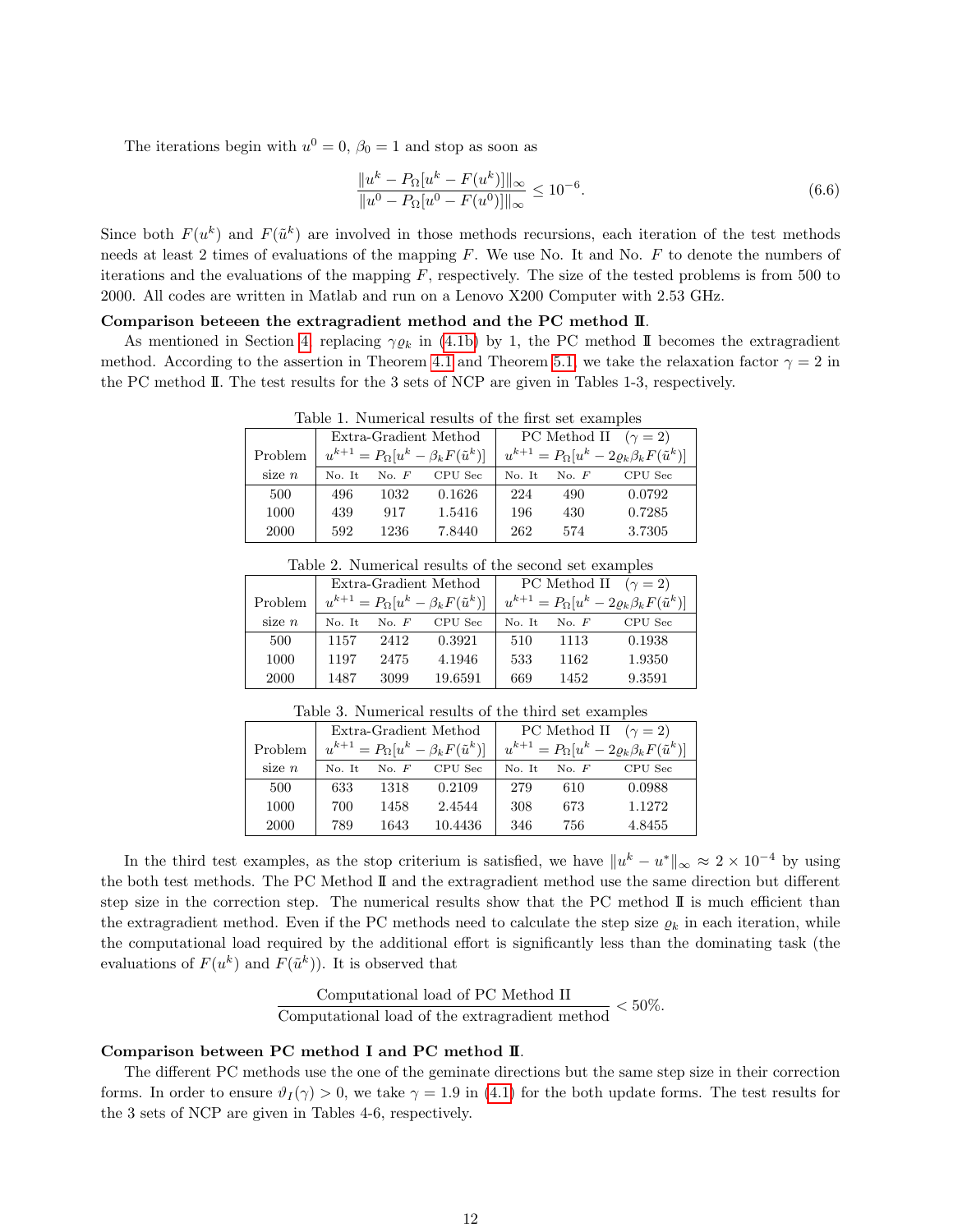| Iterate In Indian County Iterate and the state that the state of the state of the |        |         |                                                        |                               |         |                                                                       |  |  |
|-----------------------------------------------------------------------------------|--------|---------|--------------------------------------------------------|-------------------------------|---------|-----------------------------------------------------------------------|--|--|
|                                                                                   |        |         | PC Method I $(\gamma = 1.9)$                           | PC Method II $(\gamma = 1.9)$ |         |                                                                       |  |  |
| Problem                                                                           |        |         | $u^{k+1} = u^k - \gamma \varrho_k d(u^k, \tilde{u}^k)$ |                               |         | $u^{k+1} = P_{\Omega}[u^k - \gamma \varrho_k \beta_k F(\tilde{u}^k)]$ |  |  |
| size $n$                                                                          | No. It | No. $F$ | CPU Sec                                                | No. It                        | No. $F$ | CPU Sec                                                               |  |  |
| 500                                                                               | 294    | 625     | 0.1060                                                 | 233                           | 507     | 0.0885                                                                |  |  |
| 1000                                                                              | 253    | 546     | 0.9451                                                 | 204                           | 445     | 0.7714                                                                |  |  |
| 2000                                                                              | 334    | 704     | 4.5035                                                 | 271                           | 591     | 3.7896                                                                |  |  |

Table 4. Numerical results of the first set examples

Table 5. Numerical results of the second set examples

|          |        |         | PC Method I $(\gamma = 1.9)$                           | PC Method II $(\gamma = 1.9)$ |         |                                                                       |
|----------|--------|---------|--------------------------------------------------------|-------------------------------|---------|-----------------------------------------------------------------------|
| Problem  |        |         | $u^{k+1} = u^k - \gamma \varrho_k d(u^k, \tilde{u}^k)$ |                               |         | $u^{k+1} = P_{\Omega}[u^k - \gamma \varrho_k \beta_k F(\tilde{u}^k)]$ |
| size $n$ | No. It | No. $F$ | CPU Sec                                                | No. It                        | No. $F$ | CPU Sec                                                               |
| 500      | 594    | 1273    | 0.2192                                                 | 539                           | 1170    | 0.2014                                                                |
| 1000     | 635    | 1345    | 2.3151                                                 | 559                           | 1213    | 2.0908                                                                |
| 2000     | 772    | 1641    | 10.4909                                                | 701                           | 1518    | 9.7359                                                                |

Table 6. Numerical results of the third set examples

|          |        |       | PC Method I $(\gamma = 1.9)$                           | PC Method II<br>$(\gamma = 1.9)$ |         |                                                                       |
|----------|--------|-------|--------------------------------------------------------|----------------------------------|---------|-----------------------------------------------------------------------|
| Problem  |        |       | $u^{k+1} = u^k - \gamma \varrho_k d(u^k, \tilde{u}^k)$ |                                  |         | $u^{k+1} = P_{\Omega}[u^k - \gamma \varrho_k \beta_k F(\tilde{u}^k)]$ |
| size $n$ | No. It | No. F | CPU Sec                                                | No. It                           | No. $F$ | CPU Sec                                                               |
| 500      | 348    | 741   | 0.1328                                                 | 295                              | 642     | 0.1162                                                                |
| 1000     | 368    | 782   | 1.3584                                                 | 328                              | 713     | 1.2441                                                                |
| 2000     | 423    | 900   | 5.7394                                                 | 370                              | 803     | 5.1350                                                                |

Between the PC methods, PC method II needs fewer iterations than PC method I, this evidence coincides with the assertions in Theorem [4.1](#page-5-6) (see  $(4.3)$  and  $(4.4)$ ). Thus, we suggest to use PC method II when the projection on  $\Omega$  is easy to be carried out. Otherwise (when the projection is the dominating task in the iteration), we use PC method I because its update form [\(4.1a\)](#page-5-1) does not contain the projection.

# 7 Conclusions

In a unified framework, we proved the  $O(1/t)$  convergence rate of the projection and contraction methods for monotone variational inequalities. The convergence rate is the same as that for the extragradient method. In fact, our convergence rate include the extragradient method as a special case. The complexity analysis in this paper is based on the general conditions [\(3.5\)](#page-4-0) and thus can be extended to a broaden class of similar contraction methods. Preliminary numerical results indicate that the PC methods do outperform the extragradient method.

Acknowledgement. The author thanks X.-J. Cai, X.-L. Fu, G.-Y. Gu, M. Li, M. Tao and X.-M. Yuan for the discussion and valuable suggestions.

# References

- <span id="page-12-0"></span>[1] D. P. Bertsekas and J. N. Tsitsiklis, Parallel and Distributed Computation, Numerical Methods. Prentice-Hall, Englewood Cliffs, NJ, 1989.
- <span id="page-12-2"></span>[2] E. Blum and W. Oettli, Mathematische Optimierung: Grundlagen und Verfahren. Okonometrie und ¨ Unternehmensforschung. Berlin-Heidelberg-New York, Springer-Verlag, 1975.
- <span id="page-12-1"></span>[3] F. Facchinei and J.S. Pang, Finite-Dimensional Variational Inequalities and Complementarity Problems, Vol. I and II. Springer Series in Operations Research. Springer Verlag, New York, 2003.
- <span id="page-12-3"></span>[4] P.T. Harker and J.S. Pang, A damped-Newton method for the linear complementarity problem, Lectures in Applied Mathematics 26, pp. 265–284, 1990.